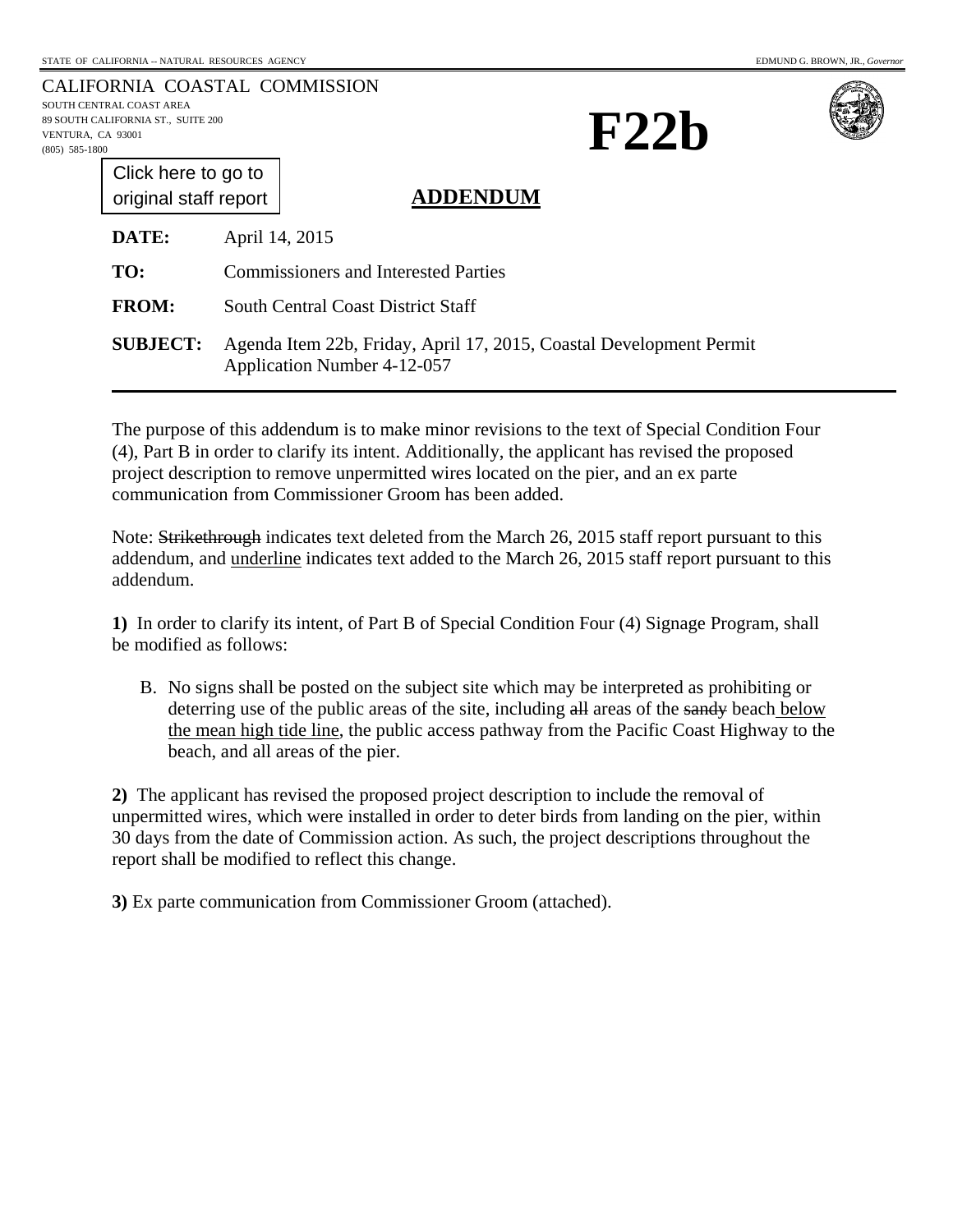# **APR 14 2Q15**

,,.I!IVo! ·~~ ~j'-''-".JI~ ~ Y•<iiifl~~~l ·~--i ·:·-r- \_,\_:-,·~r ))istrir~

> **·i**  i •

#### **EX PARTE COMMUNICATION DISCLOSURE FORM**

Filed by Commissioner: Carole Groom

1) Name or description of project: Item F22b -Application No. 4-12-057 (Kissel Company)

2) Date and time of receipt of communication: April 7, 2015 at 10:00 a.m.

3) Location of communication: Telephone

{If not in person, include the means of communication, e.g., telephone, e-mail, etc.) 4) Identity of person(s) initiating communication: Sara Wan

5) Identity of person(s) on whose behalf communication was made: Kissel Company (applicant)

6) Identity of persons(s) receiving communication: Carole Groom

7) Identity of all person(s) present during the communication: Sara Wan, Carole Groom

Complete, comprehensive description of communication content (attach complete set of any text or graphic material presented):

Representative indicated that applicant is in agreement with staff and that they will complete signage following completion of work (special condition 4).

 $A$  $81216 + 13$   $2015$ Arguelle 13 2015 Carole grow-<br>Date Signature of Commissioner

**TIMING FOR FILING OF DISCLOSURE FORM:** File this form with the Executive Director within seven (7) days of the ex parte communication, if the communication occurred seven or more days in advance of the Commission hearing on the item that was the subject of the communication. If the communication occurred within seven (7) days of the hearing, provide the information orally on the record of the proceeding and provide the Executive Director with a copy of any written material that was part of the communication. This form may be filed with the Executive Director in addition to the oral disclosure.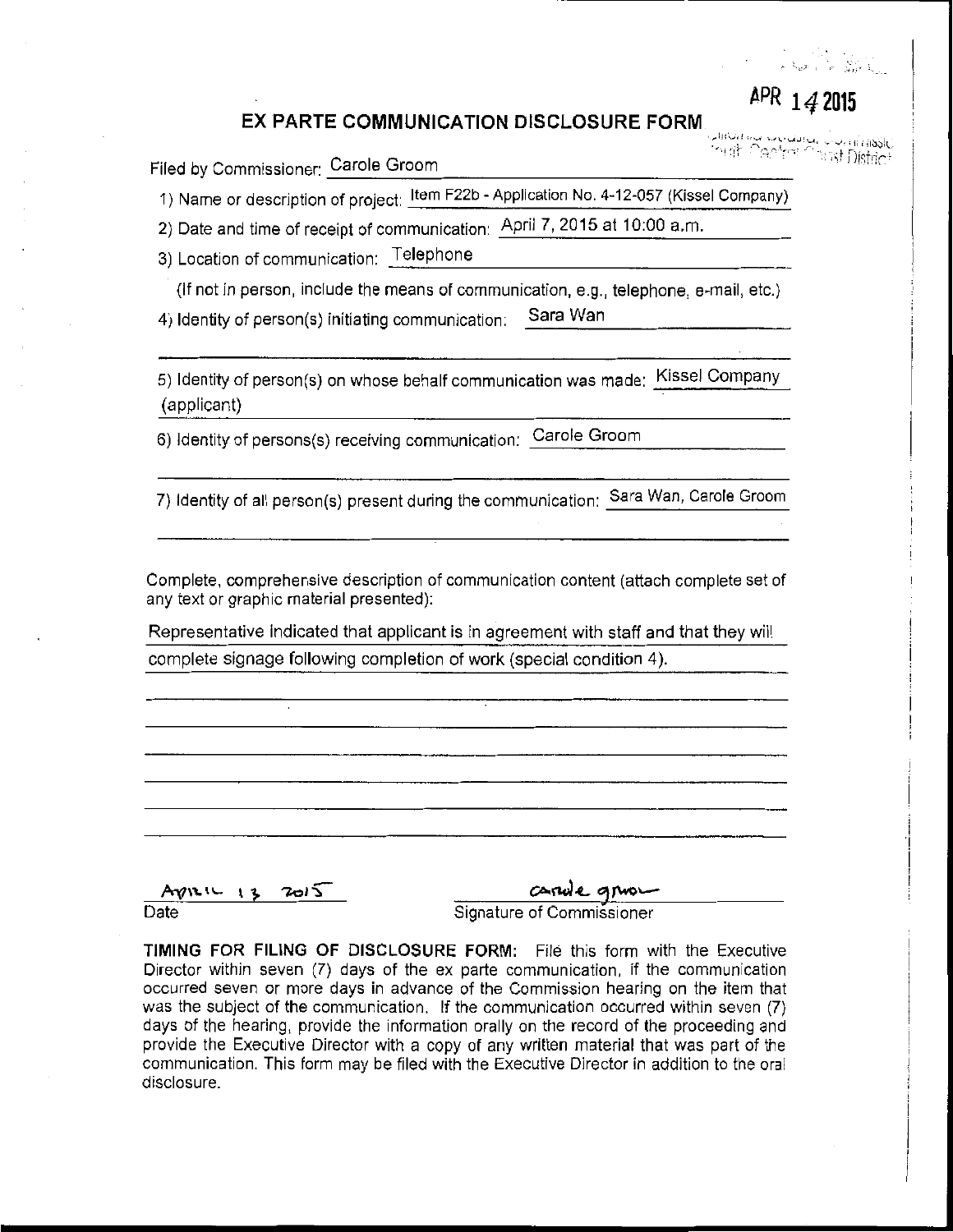<span id="page-2-0"></span>**CALIFORNIA COASTAL COMMISSION** SOUTH CENTRAL COAST AREA 89 SOUTH CALIFORNIA ST., SUITE 200 VENTURA, CA 93001 (805) 585-1800



Filed: 3/16/15 180th Day: 9/12/15 Staff: J. Blaugrund-V Staff Report: 3/26/15 Hearing Date: 4/17/15

# **STAFF REPORT: REGULAR CALENDAR**

| <b>Application No.:</b>      | 4-12-057                                                                                                                                                                                                                                                                                                                                                |
|------------------------------|---------------------------------------------------------------------------------------------------------------------------------------------------------------------------------------------------------------------------------------------------------------------------------------------------------------------------------------------------------|
| Applicant:                   | The Kissel Company, Inc.                                                                                                                                                                                                                                                                                                                                |
| Agent:                       | <b>Sara Wan and Jeff Holt</b>                                                                                                                                                                                                                                                                                                                           |
| <b>Location:</b>             | Paradise Cove Pier, Paradise Cove Road, City of Malibu, Los<br><b>Angeles County</b>                                                                                                                                                                                                                                                                    |
| <b>Project Description:</b>  | Replace twelve timber pier pilings and install signs prohibiting<br>alcohol, pets, and diving off pier. The proposed project also<br>includes a request for after-the-fact approval of pier maintenance<br>activities, including the replacement of pier decking, and the<br>removal of an unpermitted gate and four unpermitted steel pier<br>pilings. |
| <b>Staff Recommendation:</b> | Approval with Conditions.                                                                                                                                                                                                                                                                                                                               |

# **SUMMARY OF STAFF RECOMMENDATION**

Staff recommends **approval** of the proposed development with **ten (10) special conditions** regarding (1) revised plans, (2) project timing, (3) public access program, (4) signage program, (5) construction responsibilities and debris removal, (6) disposal of construction debris, (7) conformance with the requirements of the resource agencies, (8) assumption of risk, (9) removal of unpermitted gate, and (10) condition compliance.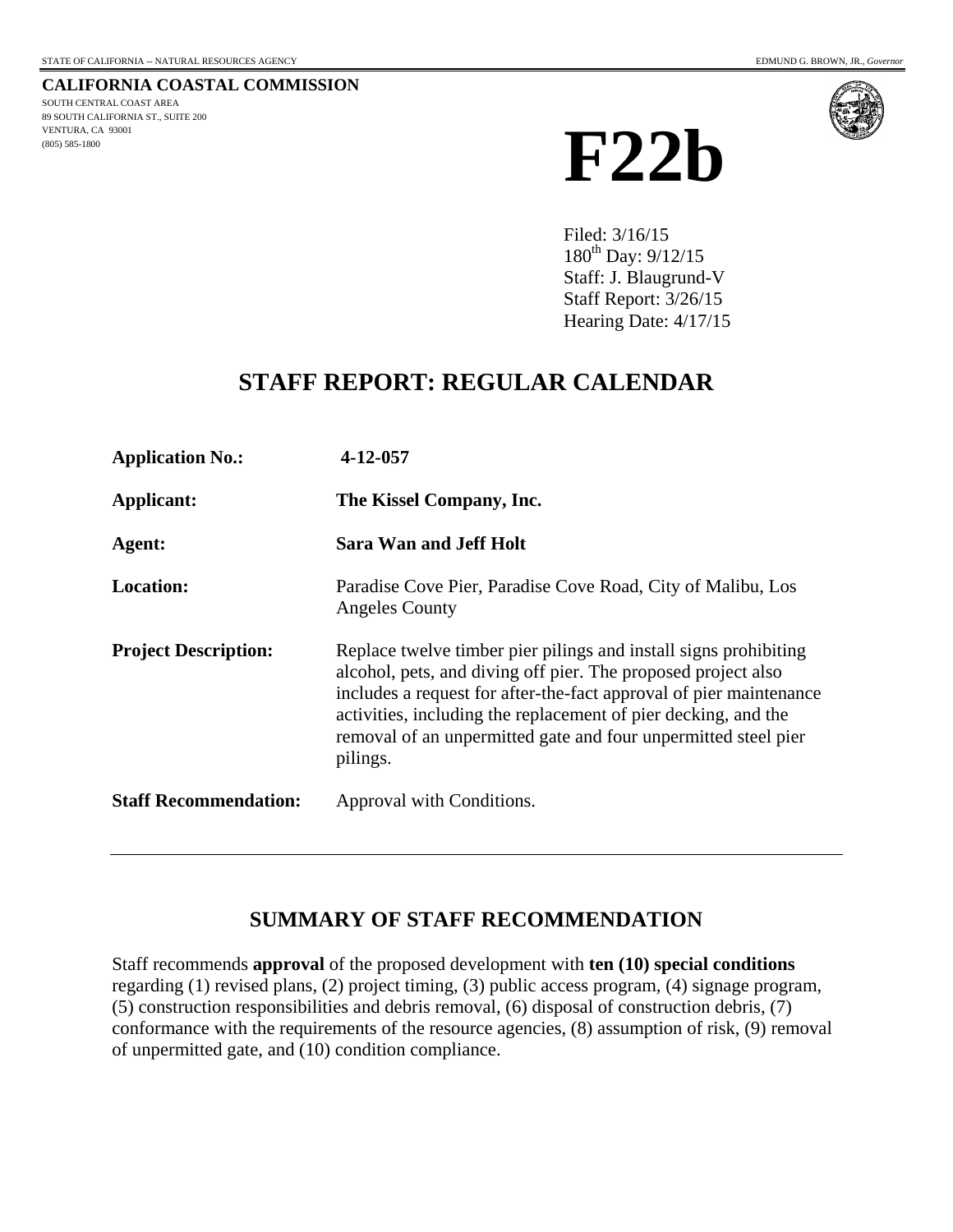The Kissel Company, Inc. is proposing to replace twelve timber pier pilings and install signs prohibiting alcohol, pets, and diving off pier. The proposed project also includes a request for after-the-fact approval of pier maintenance activities, including the replacement of pier decking, and the removal of an unpermitted gate and four unpermitted steel pier pilings.

The Paradise Cove Pier is located in the City of Malibu, west of Ramirez Canyon, and east of Kanan Dume Road. Ramirez Creek flows into the ocean west of the pier, and the Paradise Cove Trailer Park and a restaurant are located immediately landward of the pier.

As mentioned above, Commission staff recommends approval of the permit with conditions to prevent impacts to water quality and the marine environment and to minimize interference with public access during project construction. Due to the location of the pier directly above the waters of the Pacific Ocean, the potential exists for construction debris and materials to fall or be discharged into the marine environment. To protect water quality and prevent these materials from entering the ocean during the project, staff recommends Special Condition Five (5) to require the applicant to implement best management practices during construction activities. Furthermore, in order to ensure that impacts to public access and recreation are minimized to the maximum extent possible, staff recommends Special Condition Two (2), which requires that the applicant undertake construction activities only during weekdays and non-holidays after Labor Day and before Memorial Day each year. Special Condition Two (2) is necessary to ensure that public access to the pier is only impacted in the non-summer months, when the pier receives fewer visitors.

Although the Commission has previously certified a Local Coastal Program (LCP) for the City of Malibu, the proposed project will be located within an area where the Commission has retained jurisdiction over the issuance of coastal development permits. Thus, the standard of review for this project is the Chapter Three policies of the Coastal Act, with the applicable policies of the City of Malibu LCP as guidance. As conditioned, the proposed project is consistent with all applicable Chapter Three policies of the Coastal Act.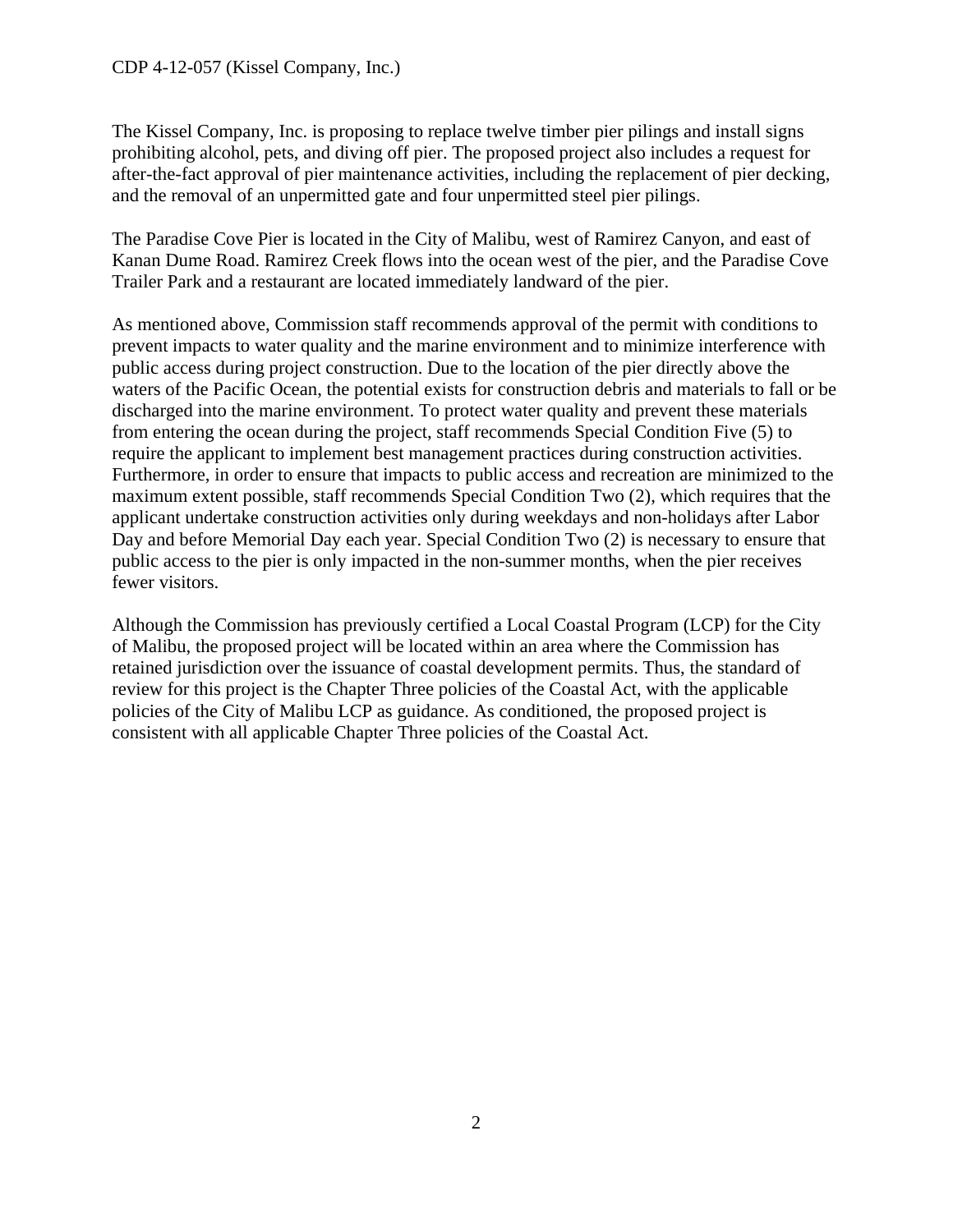# **TABLE OF CONTENTS**

|    | $1_{-}$ |  |
|----|---------|--|
|    |         |  |
|    | 3.      |  |
|    | 4.      |  |
|    | 5.      |  |
|    | 6.      |  |
|    | 7.      |  |
|    | 8.      |  |
|    | 9.      |  |
|    | 10.     |  |
|    |         |  |
| А. |         |  |
| B. |         |  |
| C. |         |  |
| D. |         |  |
| Е. |         |  |
| F. |         |  |
|    |         |  |

# **APPENDICES**

Appendix A – Substantive File Documents

# **EXHIBITS**

Exhibit 1 - Vicinity Map

Exhibit 2 - Aerial Photograph

Exhibit 3 – Project Plans

Exhibit 4 - Unpermitted Gate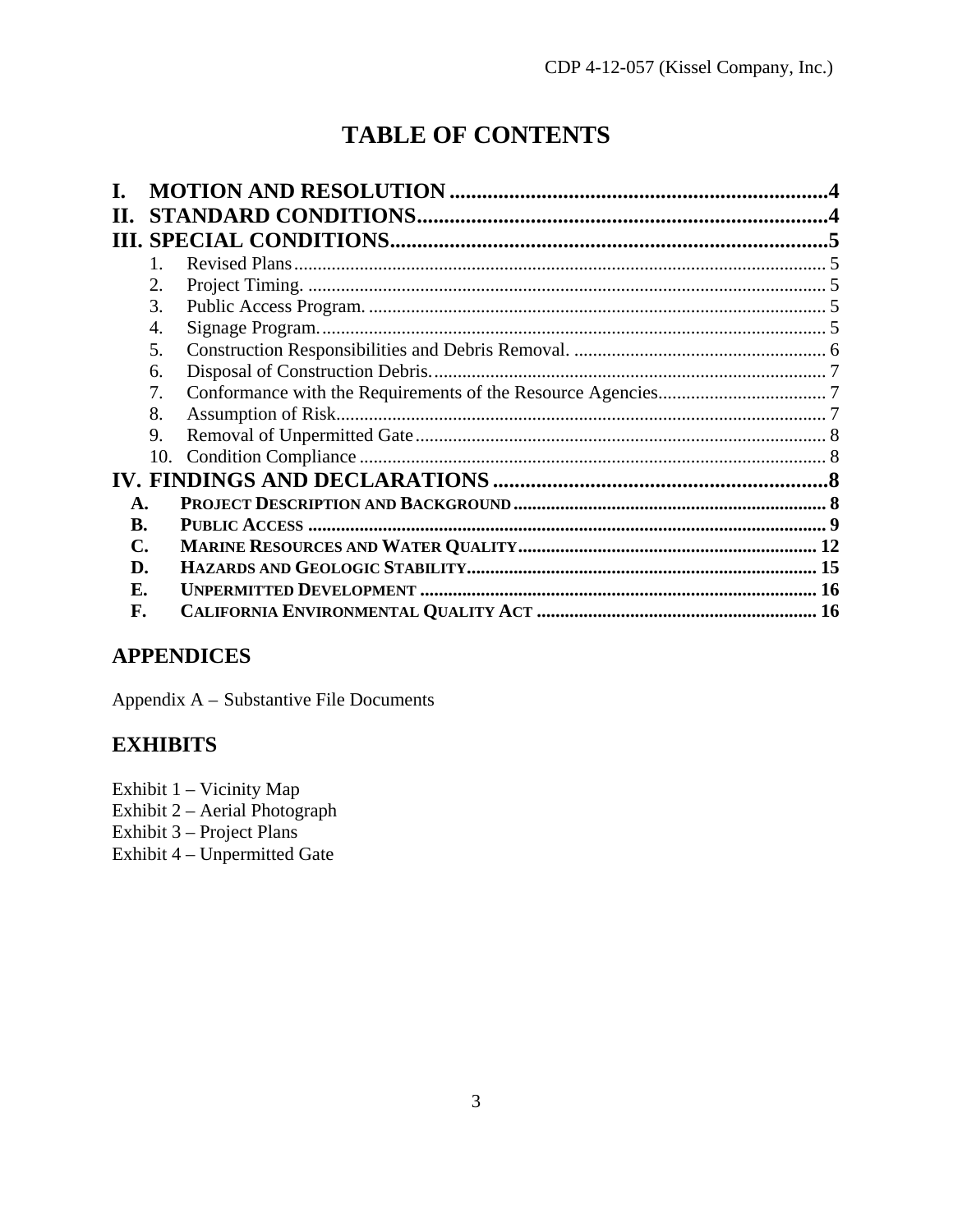# <span id="page-5-0"></span>**I. MOTION AND RESOLUTION**

## **Motion:**

*I move that the Commission approve Coastal Development Permit Application No. 4-12-057 pursuant to the staff recommendation.* 

Staff recommends a **YES** vote on the foregoing motion. Passage of this motion will result in approval of the permit as conditioned and adoption of the following resolution and findings. The motion passes only by affirmative vote of a majority of the Commissioners present.

## **Resolution:**

*The Commission hereby approves a coastal development permit for the proposed development and adopts the findings set forth below on grounds that the development as conditioned will be in conformity with the policies of Chapter Three of the Coastal Act and will not prejudice the ability of the local government having jurisdiction over the area to prepare a Local Coastal Program conforming to the provisions of Chapter Three. Approval of the permit complies with the California Environmental Quality Act because either (1) feasible mitigation measures and/or alternatives have been incorporated to substantially lessen any significant adverse effects of the development on the environment, or (2) there are no further feasible mitigation measures or alternatives that would substantially lessen any significant adverse impacts of the development on the environment.* 

# <span id="page-5-1"></span>**II. STANDARD CONDITIONS**

This permit is granted subject to the following standard conditions:

- 1. **Notice of Receipt and Acknowledgment**. The permit is not valid and development shall not commence until a copy of the permit, signed by the permittee or authorized agent, acknowledging receipt of the permit and acceptance of the terms and conditions, is returned to the Commission office.
- 2. **Expiration.** If development has not commenced, the permit will expire two years from the date on which the Commission voted on the application. Development shall be pursued in a diligent manner and completed in a reasonable period of time. Application for extension of the permit must be made prior to the expiration date.
- 3. **Interpretation.** Any questions of intent of interpretation of any condition will be resolved by the Executive Director or the Commission.
- 4. **Assignment.** The permit may be assigned to any qualified person, provided assignee files with the Commission an affidavit accepting all terms and conditions of the permit.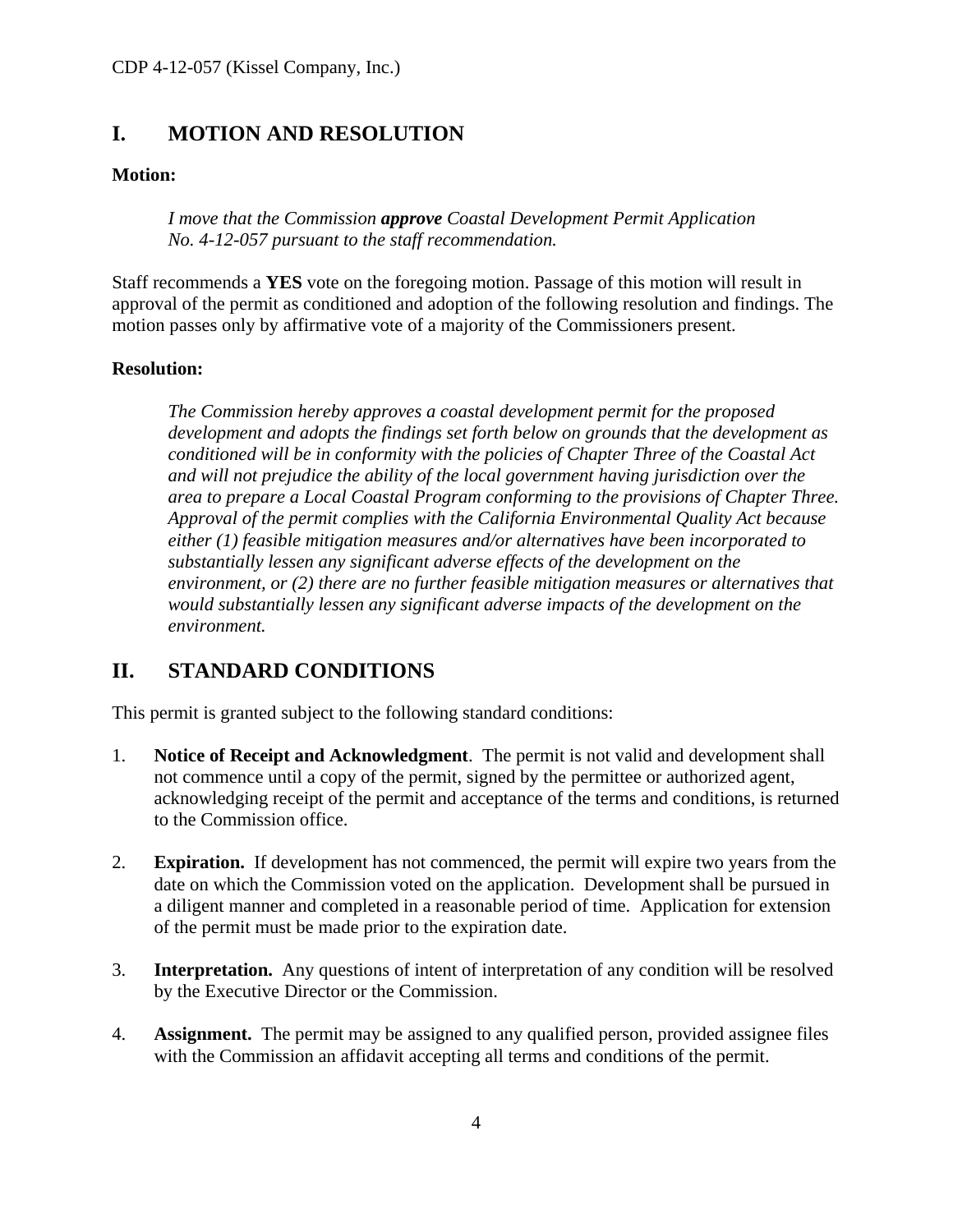5. **Terms and Conditions Run with the Land.** These terms and conditions shall be perpetual, and it is the intention of the Commission and the permittee to bind all future owners and possessors of the subject property to the terms and conditions.

# <span id="page-6-0"></span>**III. SPECIAL CONDITIONS**

## <span id="page-6-1"></span>**1. Revised Plans**

- A. PRIOR TO THE ISSUANCE OF THE COASTAL DEVELOPMENT PERMIT, the applicant shall submit, for the Executive Director's review and approval, two full size sets of final revised project plans (i.e. site plan, elevations, cross-sections, etc.) which shall delete the use of creosote as a treatment material.
- B. The Permittee shall undertake development in accordance with the final approved plans. Any proposed changes to the approved final plans shall be reported to the Executive Director. No changes to the approved final plans shall occur without a Coastal Commission - approved amendment to the coastal development permit, unless the Executive Director determines that no amendment is legally required.

# <span id="page-6-2"></span>**2. Project Timing.**

BY ACCEPTANCE OF THIS PERMIT, the applicant agrees that construction activities shall be undertaken during weekdays between Labor Day and Memorial Day. In no case may project activities be undertaken during weekend days or public holidays. The Executive Director may extend the time allowed to complete authorized activities upon a showing of good cause.

# <span id="page-6-3"></span>**3. Public Access Program.**

- A. PRIOR TO ISSUANCE OF THE COASTAL DEVELOPMENT PERMIT, the applicant shall submit, for the review and approval of the Executive Director, a Public Access Program that describes the methods (including signs, fencing, posting of security guards, etc.) by which safe public access to or around construction areas, shall be maintained during all project operations. The applicant shall maintain public access pursuant to the approved version of the report. Any proposed changes to the approved program shall be reported to the Executive Director. No change to the program shall occur without a Commission-approved amendment to the permit unless the Executive Director determines that no such amendment is required.
- B. The applicant shall post each construction site with a notice indicating the expected dates of construction and/or public access or parking lot closures.

# <span id="page-6-4"></span>**4. Signage Program.**

A. PRIOR TO ISSUANCE OF THE COASTAL DEVELOPMENT PERMIT, the applicant shall submit, for the review and approval of the Executive Director, a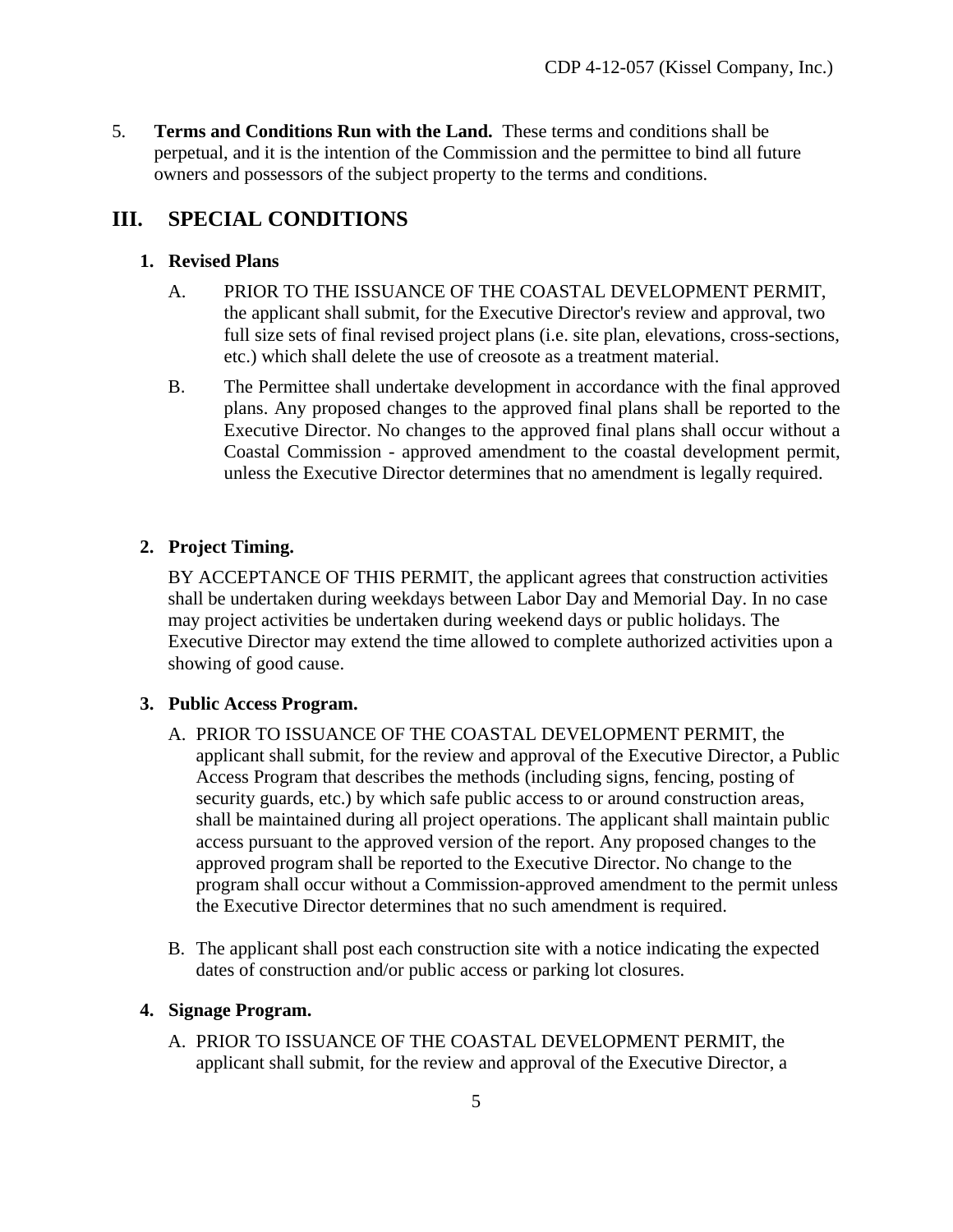signage plan, which describes the location, number, size, and contents of signs to be placed at the property subject to this permit. At a minimum, two signs located at the entrance to the pier and at the entrance to the pedestrian trail at Pacific Coast Highway shall indicate that the pier is available for public access. Prior to posting, the permittee/landowner shall submit the content of any proposed signs to the Executive Director for review and approval. The signs shall be installed by the applicant in the manner described in the approved signage plan.

- B. No signs shall be posted on the subject site which may be interpreted as prohibiting or deterring use of the public areas of the site, including all areas of the sandy beach, the public access pathway from the Pacific Coast Highway to the beach, and all areas of the pier.
- C. The signs indicating the availability of public access shall be installed by the applicant in the manner described in the approved signage plan within 90 days of issuance of the coastal development permit, or within such additional time as the Executive Director may grant for good cause, and shall be maintained in good condition onsite.

## <span id="page-7-0"></span>**5. Construction Responsibilities and Debris Removal.**

BY ACCEPTANCE OF THIS PERMIT, the applicant agrees to comply with the following construction-related requirements:

- A. No construction materials, debris, or waste shall be placed or stored where it may be subject to wave or tidal action, erosion, or dispersion.
- B. Any and all debris resulting from construction activities shall be removed from the site within twenty-four (24) hours of completion of construction and disposed of at an appropriate location.
- C. If turbid conditions are generated during construction, a silt curtain shall be utilized to control turbidity.
- D. Floating booms shall be used to contain debris discharged into coastal waters and any debris discharged shall be removed as soon as possible but no later than the end of each day.
- E. Divers shall recover non-buoyant debris discharged into coastal waters as soon as possible after loss.
- F. The applicant shall dispose of all construction debris resulting from the proposed project at an appropriate location outside the coastal zone. If the disposal site is located within the coastal zone, a separate coastal development permit shall be required before disposal can take place.
- G. Reasonable and prudent measures shall be taken to prevent any discharge of fuel or oily waste from heavy machinery or construction equipment into coastal waters. The applicant and applicant's contractors shall have adequate equipment available to contain any such spill immediately.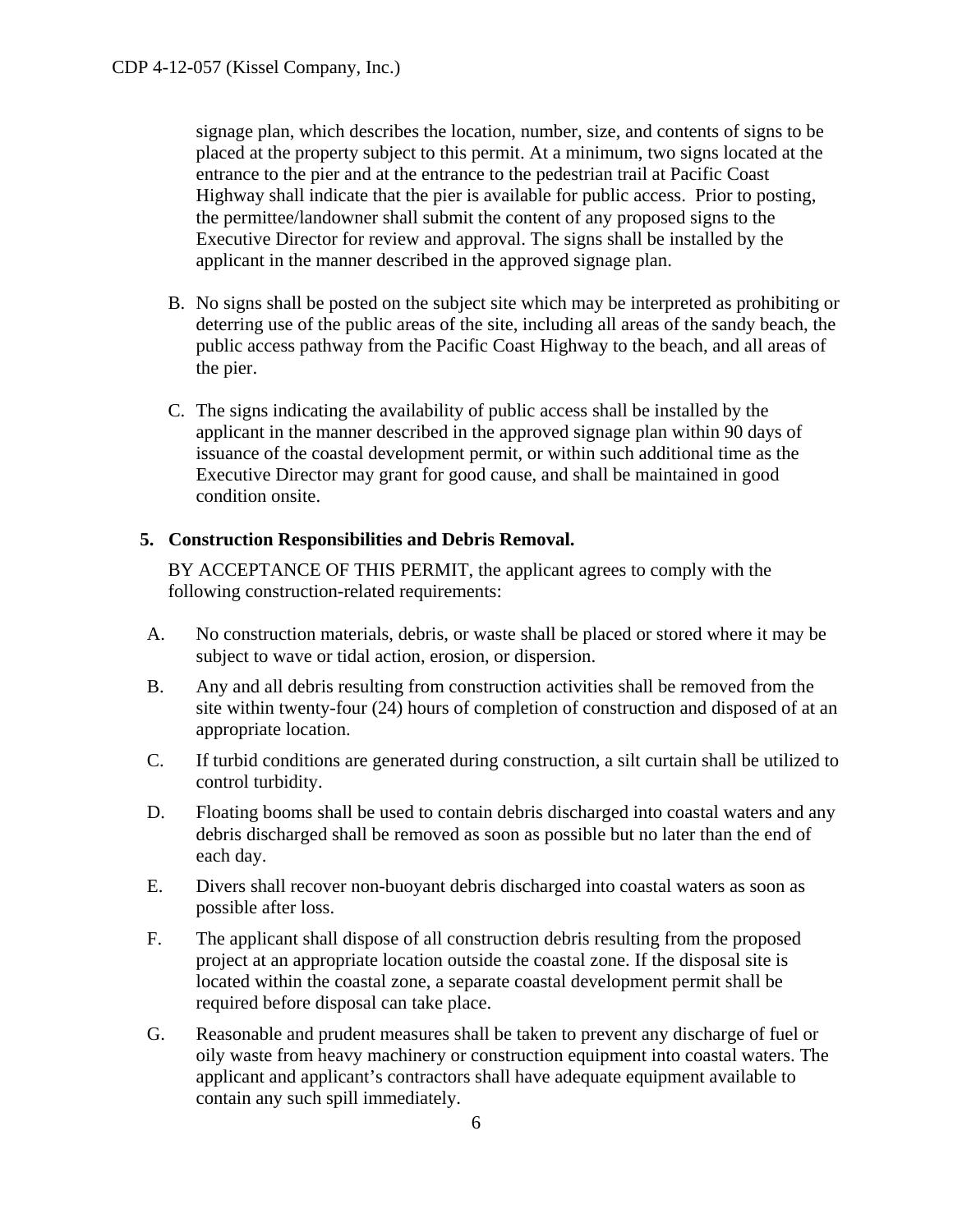- H. All debris and trash shall be disposed of in the proper trash and recycling receptacles at the end of each construction day.
- I. Any wood treatment used shall conform to the specifications of the American Wood Preservation Association for sal twater use. Wood treated with Creosote, CCA (Chromated Copper Arsenate), or ACA (Ammoniacal Copper Arsenate) is prohibited. No wood treated with ACZA (Ammoniacal Copper Zinc Arsenate) shall be used where it could come into direct contact with the water.
- J. The applicants shall use the least damaging method for any activity that will disturb benthic sediments. The applicant shall limit, to the greatest extent practicable, the suspension of benthic sediments into the water column.

#### <span id="page-8-0"></span>**6. Disposal of Construction Debris.**

PRIOR TO ISSUANCE OF THE COASTAL DEVELOPMENT PERMIT, the applicant shall provide evidence to the Executive Director of the location of the disposal site for all debris removed from the project site. If the disposal site is located in the Coastal Zone, the disposal site must have a valid coastal development permit for the disposal of material. If the disposal site does not have a coastal permit, such a permit will be required prior to the disposal of material.

#### <span id="page-8-1"></span>**7. Conformance with the Requirements of the Resource Agencies.**

The applicants shall comply with all permit requirements, and mitigation measures of the California Department of Fish and Game, State Water Quality Control Board, Regional Water Quality Control Board, U.S. Army Corps of Engineers, and the U.S. Fish and Wildlife Service with respect to preservation and protection of water quality and the marine environment. Any change in the approved project which may be required by the above-stated agencies shall be submitted to the Executive Director in order to determine if the proposed change shall require a permit amendment pursuant to the requirements of the Coastal Act and the California Code of Regulations.

#### <span id="page-8-2"></span>**8. Assumption of Risk.**

BY ACCEPTANCE OF THIS PERMIT, THE APPLICANT ACKNOWLEDGES AND AGREES (i) that the site may be subject to hazards from storm waves, tsunami, surges, erosion, and flooding; (ii) to assume the risks to the applicant and the property that is the subject of this permit of injury and damage from such hazards in connection with this permitted development; (iii) to unconditionally waive any claim of damage or liability against the Commission, its officers, agents, and employees for injury or damage from such hazards; and (iv) to indemnify and hold harmless the Commission, its officers, agents, and employees with respect to the Commission's approval of the project against any and all liability, claims, demands, damages, costs (including costs and fees incurred in defense of such claims), expenses, and amounts paid in settlement arising from any injury or damage due to such hazards.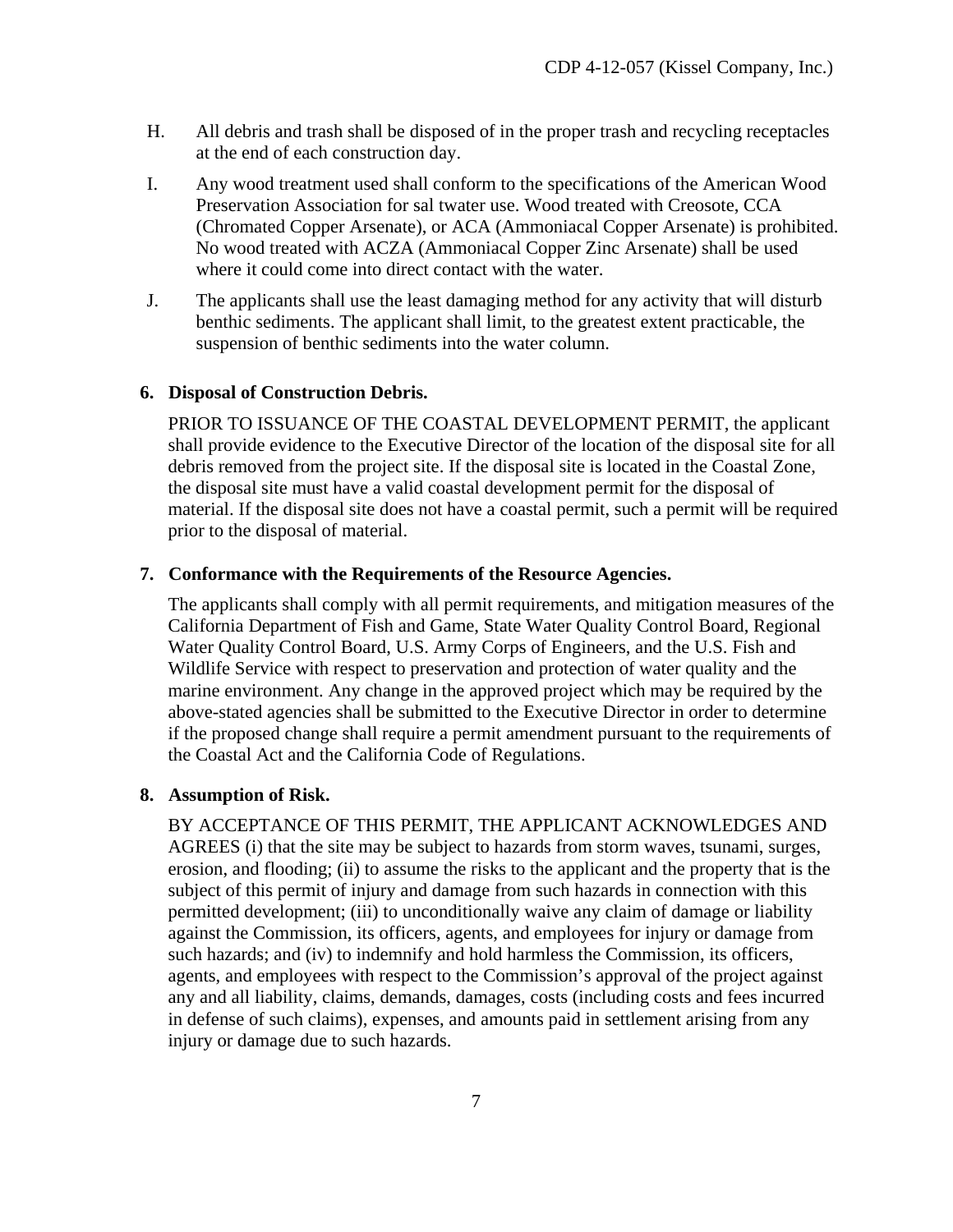PRIOR TO COMMENCEMENT OF DEVELOPMENT**,** the applicant shall submit a written agreement, in a form and content acceptable to the Executive Director, incorporating all of the above terms of this condition.

## <span id="page-9-0"></span>**9. Removal of Unpermitted Gate**

Although approval of this permit does not constitute a waiver of any legal action with regard to any alleged violations nor does it constitute an admission as to the legality of any development undertaken on the subject site without a coastal permit, the applicant shall remove the existing gate shown on Exhibit 4 within 30 days of the issuance of the issuance of this permit. The Executive Director may grant additional time for good cause.

## <span id="page-9-1"></span>**10. Condition Compliance**

Within 180 days of Commission action on this coastal development permit application, or within such additional time as the Executive Director may grant for good cause, the applicant shall satisfy all requirements specified in the conditions hereto that the applicant is required to satisfy prior to issuance of this permit. Failure to comply with this requirement may result in the expiration of this coastal permit approval and the institution of enforcement action under the provisions of Chapter 9 of the Coastal Act.

# <span id="page-9-2"></span>**IV. FINDINGS AND DECLARATIONS**

The Commission hereby finds and declares:

# <span id="page-9-3"></span>**A. PROJECT DESCRIPTION AND BACKGROUND**

The Kissel Company, Inc. is proposing to replace twelve timber pier pilings and install signs prohibiting alcohol, pets, and diving off pier. The proposed project also includes a request for after-the-fact approval of pier maintenance activities, including the replacement of pier decking, and the removal of an unpermitted gate and four unpermitted steel pier pilings.

The Paradise Cove Pier and is located at Paradise Cove in the City of Malibu and was originally constructed during the 1950's. Landward of the pier is the Paradise Cove Trailer Park and a restaurant, as depicted on Exhibit Two. The Applicant has been granted a lease by the California State Lands Commission for the operation and maintenance of the Paradise Cove Pier. This lease requires that public access be maintained to and through the leased area. Thus, the public has the right to access all areas of the pier from Pacific Coast Highway free of cost. However, the applicant has constructed a gate at the entrance of the pier without the required coastal development permit, which has restricted access. On October 31, 2014, Commission staff sent a Notice of Violation to the applicant that described violations at the project site, and in response, the applicant opened the subject gate and restored access. As mentioned above, the removal of this unpermitted gate is proposed as a component of the subject coastal development permit. The applicant is proposing to replace 12 deteriorated timber pilings as a component of the subject coastal development permit. In addition, the applicant installed four temporary steel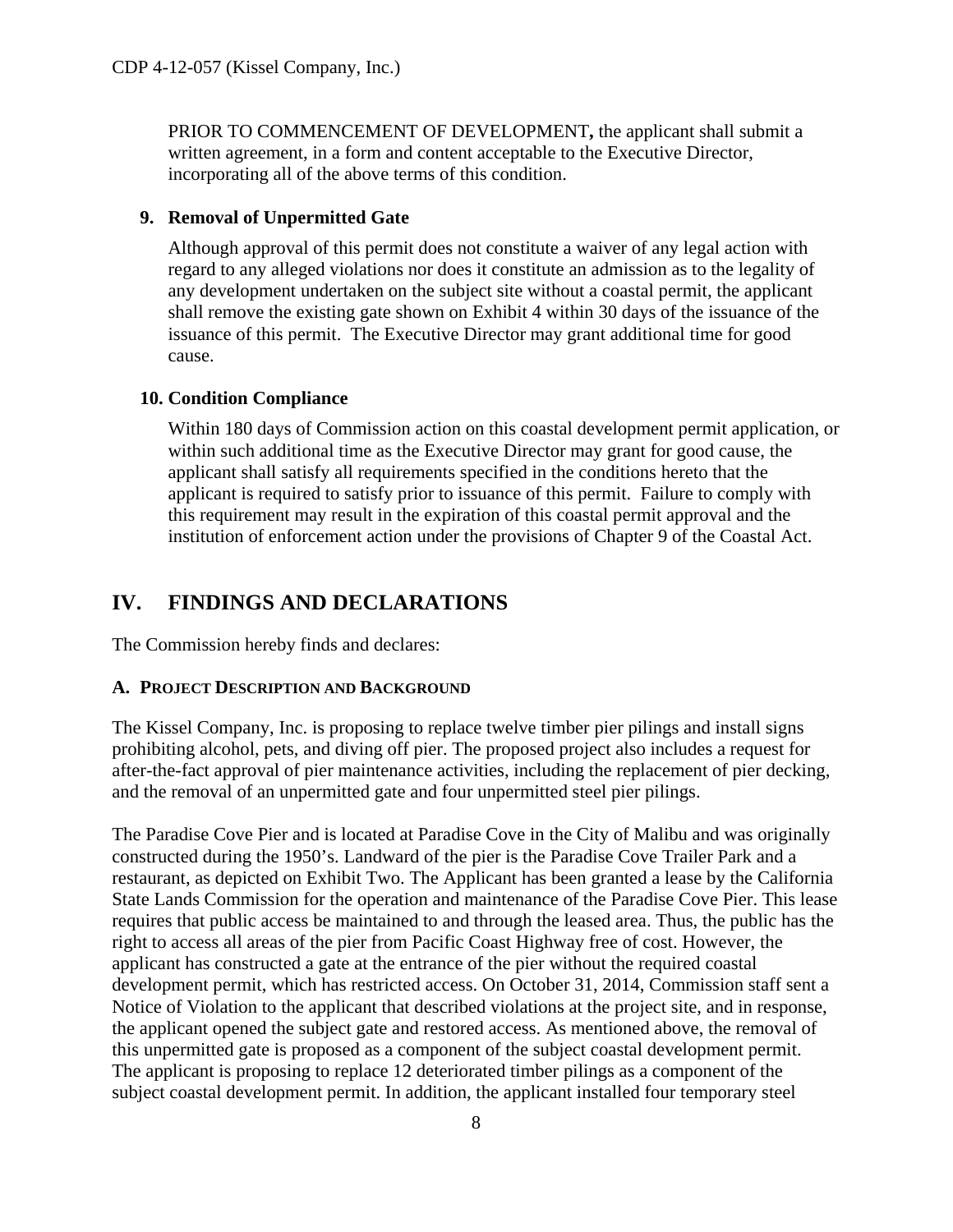support pilings, without the required coastal development permit or emergency permit. The proposed project includes the removal of these temporary steel support pilings in conjunction with the replacement of the 12 damaged timber pilings. In addition, in 2008, the decking of the pier was also replaced without the required coastal development permit. The applicant is; therefore, also requesting after-the-fact approval of this work in the subject coastal development permit.

The proposed pilings will replace existing pilings and will not expand the existing development footprint beyond its existing permitted configuration and specifications.

As mentioned above, the proposed project involves repair work to the Paradise Cove Pier that will not result in an addition to, or enlargement or expansion of, the pier or the structures on the pier. However, Section 13252 of the Commission's regulations requires a coastal development permit for certain extraordinary methods of repair and maintenance enumerated in the regulation. The proposed development involves work to a structure located within 20 feet of coastal waters and the work will include the presence of both mechanized equipment and construction materials. The proposed repair and maintenance work therefore requires a coastal development permit under Section 13252(a)(1) of the Commission's regulations.

Although the Commission has previously certified a Local Coastal Program (LCP) for the City of Malibu, the proposed project will be located within an area where the Commission has retained jurisdiction over the issuance of coastal development permits. Thus, the standard of review for this project is the Chapter Three policies of the Coastal Act, with the applicable policies of the City of Malibu LCP as guidance. As conditioned, the proposed project is consistent with all applicable Chapter Three policies of the Coastal Act.

#### <span id="page-10-0"></span>**B. PUBLIC ACCESS**

Coastal Act Section 30210 states:

*In carrying out the requirement of Section 4 of Article X of the California Constitution, maximum access, which shall be conspicuously posted, and recreational opportunities shall be provided for all the people consistent with public safety needs and the need to protect public rights, rights of private property owners, and natural resource areas from overuse.* 

Coastal Act Section 30211 states:

*Development shall not interfere with the public's right of access to the sea where acquired through use or legislative authorization, including, but not limited to, the use of dry sand and rocky coastal beaches to the first line of terrestrial vegetation.* 

Coastal Act Section 30212(a) provides that in new shoreline development projects, access to the shoreline and along the coast shall be provided except where: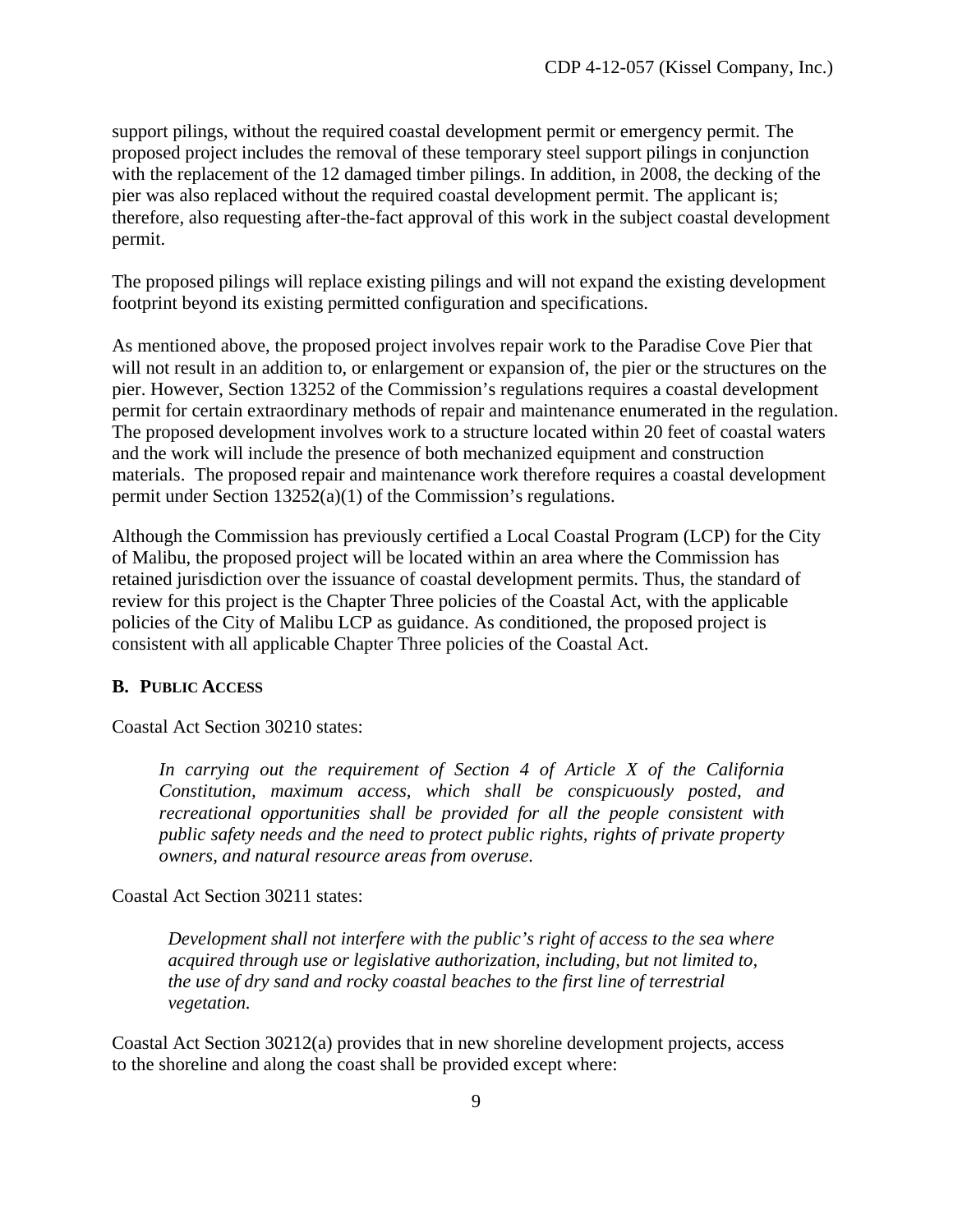*(1) it is inconsistent with public safety, military security needs, or the protection of fragile coastal resources,*

*(2) adequate access exists nearby, or,* 

*(3) agriculture would be adversely affected. Dedicated access shall not be required to be opened to public use until a public agency or private association agrees to accept responsibility for maintenance and liability of the accessway.*

Coastal Act Section 30220 states:

*Coastal areas suited for water-oriented recreational activities that cannot readily be provided at inland water areas shall be protected for such uses.* 

Policy 2.1 of the Malibu LCP states:

*The shoreline, parkland, beaches and trails located within the City provide a wide range of recreational opportunities in natural setting which include hiking equestrian activities, bicycling, camping, educational study, picnicking, and coastal access. These recreational opportunities shall be protected, and where feasible, expanded or enhanced as a resource of regional, state and national importance.* 

Policy 2.2 of the Malibu LUP states in part:

 *New development shall minimize impacts to public access to and along the shoreline and inland trails.* 

Policy 2.17 of the Malibu LCP states:

*Recreation and access opportunities at existing public beaches and parks shall be protected, and where feasible, enhanced as an important coastal resource. Public beaches and parks shall maintain lower-cost user fees and parking fees, and maximize hours of use to the extent feasible, in order to maximize public access and recreation opportunities. Limitations on time of use or increases in use fees or parking fees, which effect the intensity of use, shall be subject to a coastal development permit.* 

Policy 2.73 of the Malibu LCP states:

*Maximum public access shall be provided in a manner which minimizes conflicts with adjacent uses.* 

Policy 2.81 of the Malibu LCP states:

*No signs shall be posted on a beachfront property or on public beach unless authorized by a coastal development permit. Signs which purport to identify the boundary between State tidelands and private property or which indicate that public access to State tidelands or public lateral access easement areas is restricted shall not be permitted.*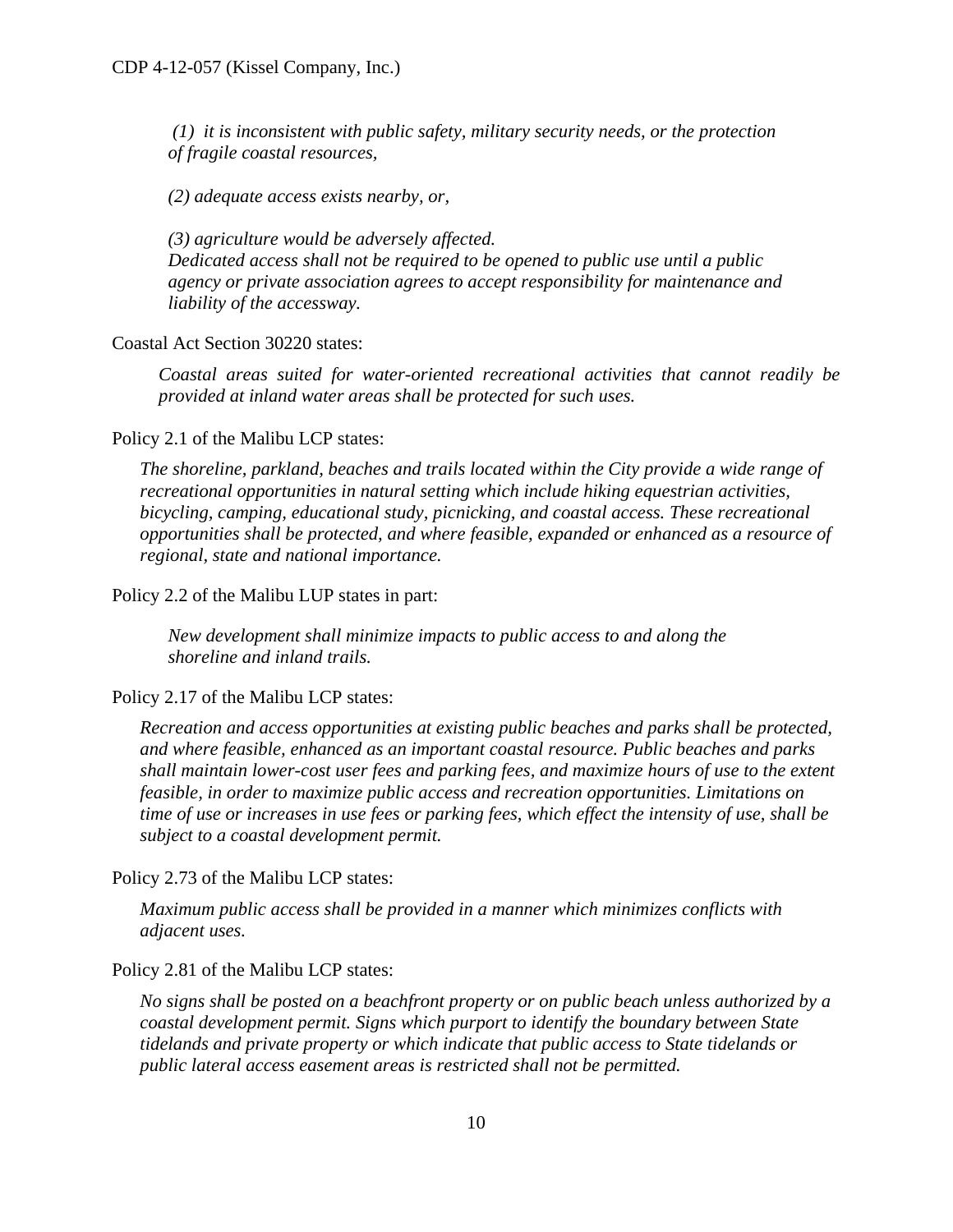Coastal Act Section 30210 and Coastal Act Section 30211 mandate that maximum public access and recreational opportunities be provided and that development not interfere with the public's right to access the coast. Section 30212(a) of the Coastal Act provides that adequate public access to the sea be provided in new development projects. Section 30220 protects coastal areas suited for water-oriented recreational activities that cannot readily be provided at inland water areas for such uses. Additionally, the Malibu Local Coastal Program (LCP) provides for the protection and enhancement of public access and recreation opportunities in the City of Malibu.

The Paradise Cove Pier is a popular recreational facility for residents and visitors to the City of Malibu. The landward most portion of the pier contains visitor-serving commercial uses including a restaurant. These facilities will remain open throughout proposed construction periods. The Applicant has been granted a lease by the California State Lands Commission for the operation and maintenance of the Paradise Cove Pier. This lease requires that public access be maintained to and through the leased area. Thus, the public has the right to access all areas of the pier from Pacific Coast Highway free of cost. However, the applicant has constructed a gate at the entrance of the pier without the required coastal development permit, which has restricted access. On October 31, 2014, Commission staff sent a Notice of Violation to the applicant that described violations at the project site, and in response, the applicant opened the subject gate and restored access. As mentioned above, the removal of this unpermitted gate is proposed as a component of the subject coastal development permit. In order to ensure that the applicant's proposal is adequately implemented and ensure that public access to the pier is maintained at all times, **Special Condition Nine (9)** requires the applicant to remove the existing gate shown on Exhibit 4 within 30 days of the issuance of the issuance of this permit. The Executive Director may grant additional time for good cause.

In addition, the replacement of piles will be conducted from the pier and will require temporary closure of the pier during construction activities. Thus, the project will result in some temporary unavoidable adverse impacts to public access on the pier itself. However, in order to ensure that impacts to public access and recreation are minimized to the maximum extent possible during peak use periods by the public, **Special Condition Two (2)** requires the applicant to agree, by acceptance of the permit, to undertake construction activities only during weekdays between Labor Day and Memorial Day. **Special Condition Two (2)** is necessary to ensure that public access to the pier is only impacted in the non-summer months, when the pier receives fewer visitors, and to weekdays as proposed by the applicant. Furthermore, to ensure the safety of recreational users of the project site and to ensure that the interruption to public access of the project site is minimized, the Commission requires the applicant to submit a public access plan, pursuant to **Special Condition Three (3)**, to the Executive Director for review and approval. Special Condition Three (3) requires a description of the methods (including signs, fencing, posting or security guards, etc.) by which safe public access to and around the project area shall be maintained during all project operations.

As mentioned above a component of the subject project includes the installation of signs that prohibit alcohol and pets on the beach and that prohibit diving off the pier. The Commission notes that numerous unauthorized postings of signs illegally attempting to limit, or erroneously noticing restrictions on, public access have occurred on beachfront private properties in the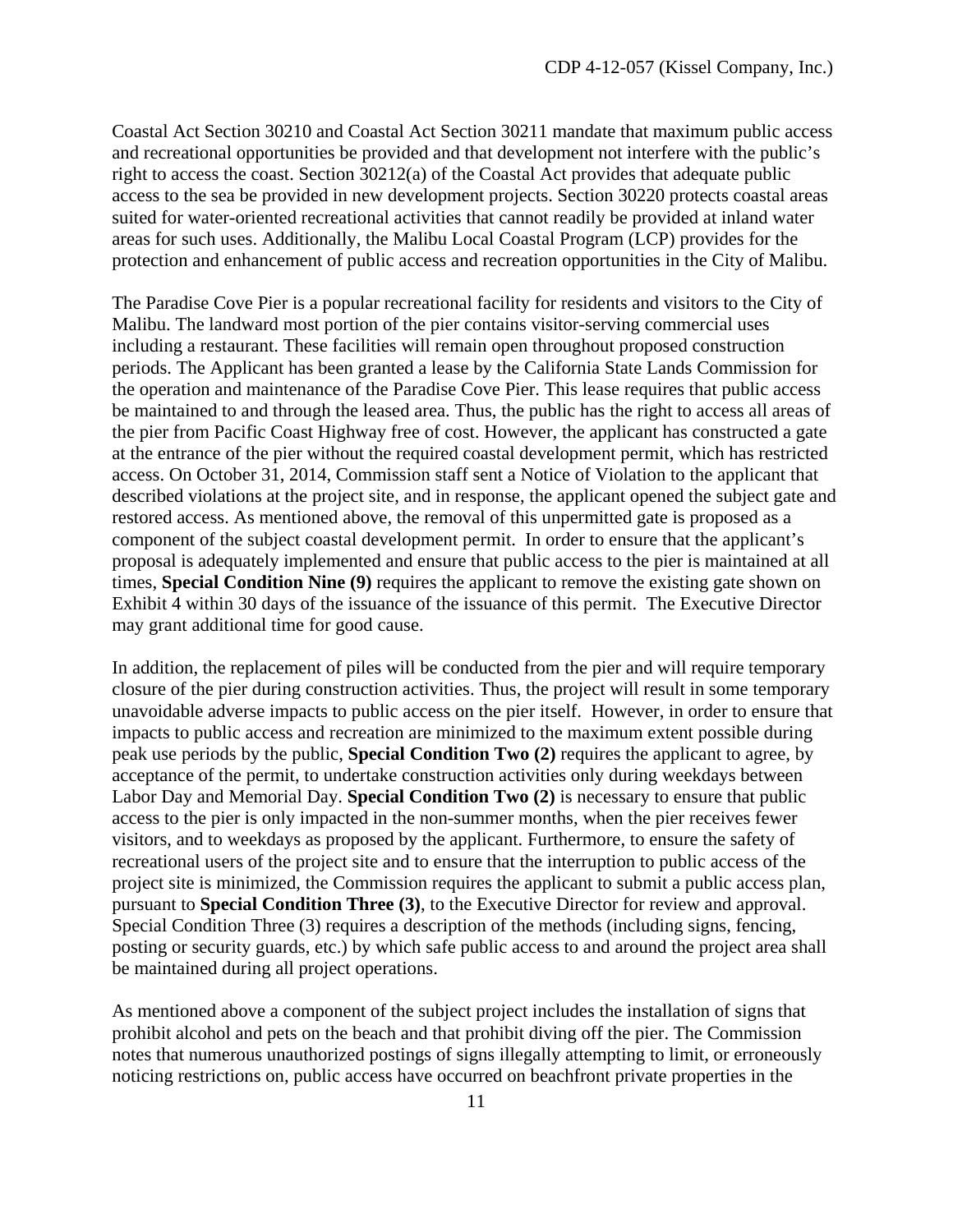Malibu area. These signs have an adverse effect on the ability of the public to access public trust lands. Therefore, **Special Condition Four (4)** requires the applicant submit a signage plan, which indicates which describes the location, number, size, and contents of signs to be placed at the property subject to this permit. Special Condition Four (4) also requires that no signs shall be posted on the subject site which may be interpreted as prohibiting or deterring use of the public areas of the site, including all areas of the sandy beach, the public access pathway from the Pacific Coast Highway to the beach, and all areas of the pier. In addition, to ensure that the public access to the pier is maintained at all times, **Special Condition Four (4)** also requires that at a minimum, two signs located at the entrance to the pier and at the entrance to the pedestrian trail at Pacific Coast Highway shall indicate that the pier is available for public access and that these signs shall be maintained in good condition onsite for the duration of the project.

Therefore, as conditioned, the proposed project is consistent with Coastal Act Policies 30210, 30211, 30212, and 30220, and City of Malibu LUP policies.

# <span id="page-13-0"></span>**C. MARINE RESOURCES AND WATER QUALITY**

Coastal Act Section 30230 states:

*Marine resources shall be maintained, enhanced, and where feasible, restored. Special protection shall be given to areas and species of special biological or economic significance. Uses of the marine environment shall be carried out in a manner that will sustain the biological productivity of coastal waters and that will maintain healthy populations of all species of marine organisms adequate for long-term commercial, recreational, scientific, and educational purposes.* 

Section 30231 of the Coastal Act states:

*The biological productivity and quality of coastal waters, streams, wetlands, estuaries, and lakes appropriate to maintain optimum populations of marine organisms and for the protection of human health.* 

Section 30233(a) of the Coastal Act states in part:

*The diking, filling, or dredging of open coastal waters, wetlands, estuaries, and lakes shall be permitted in accordance with other applicable provisions of this division, where there is no feasible less environmentally damaging alternative, and where feasible mitigation measures have been provided to minimize adverse environmental effects, and shall be limited to the following:* 

*…* 

*(4) In open coastal waters, other than wetlands, including streams, estuaries, and lakes, new or expanded boating facilities and the placement of structural pilings for public recreational piers that provide public access and recreational opportunities.*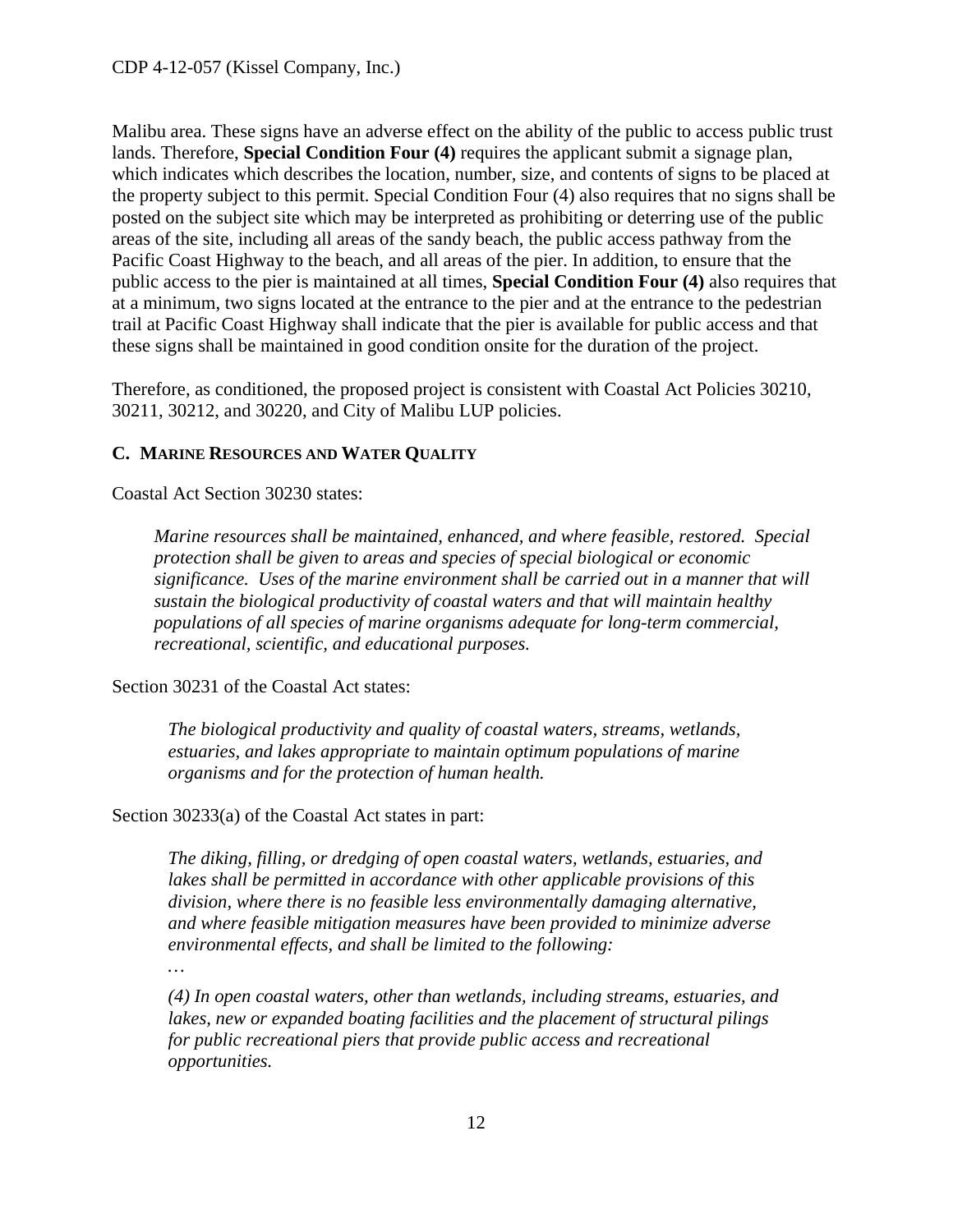Section 30240 of the Coastal Act States:

*(a) Environmentally sensitive habitat areas shall be protected against a significant disruption of habitat values, and only uses dependent on those resources shall be allowed within those areas.*

*(b) Development in areas adjacent to environmentally sensitive habitat areas and parks and recreation areas shall be sited and designed to prevent impacts which would significantly degrade those areas, and shall be compatible with the continuance of those habitat and recreation areas.* 

#### City of Malibu LUP Policy 3.8 states:

 *Environmentally sensitive habitat areas (ESHAs) shall be protected against significant disruption of habitat values, and only uses dependent on such resources shall be allowed within such areas.*

#### City of Malibu LUP Policy 3.1 states in part:

*New development shall be sited and designed to avoid impacts to ESHA. If there is no feasible alternative that can eliminate all impacts, then the alternative that would result in the fewest or least significant impacts shall be selected.* 

Section 30230 requires that uses of the marine environment be carried out in a manner that will sustain the biological productivity of coastal waters for long-term commercial, recreational, scientific, and educational purposes. Further, Section 30231 requires that the biological productivity and quality of coastal waters be maintained. Section 30233 limits development in open coastal waters to boating facilities and the placement of structural pilings for public recreational piers that provide public access and recreational opportunities. In addition, Section 30240 of the Coastal Act states that environmentally sensitive habitat areas shall be protected and that development within or adjacent to such areas must be designed to prevent impacts which could degrade those resources. Lastly, City of Malibu LUP policies states that environmentally sensitive habitat areas shall be protected, and that new development shall be sited and designed to avoid impacts to sensitive habitat areas.

The proposed project includes replacing existing timber piles and removing the unpermitted temporary steel support piles. As all work on the pier will be conducted from the existing decking, the construction activities will not require permanent or temporary use or occupation of the sandy beach. A survey conducted beneath the Paradise Cove Pier in June 2013 by Vantuna Research Group found an absence of noxious algae (*Caulerpa taxifolia)*, eelgrass, or surfgrass around the pier pilings targeted for replacement.

The proposed pile replacement portion of the project does constitute "fill" within the meaning of Section 30233 of the Coastal Act. However, the replacement is "in-kind" in that the new piles will be comprised of the same material as the existing piles, will be of the same size, and will occupy the same area as the existing piles. Thus, the proposed project will not result in any new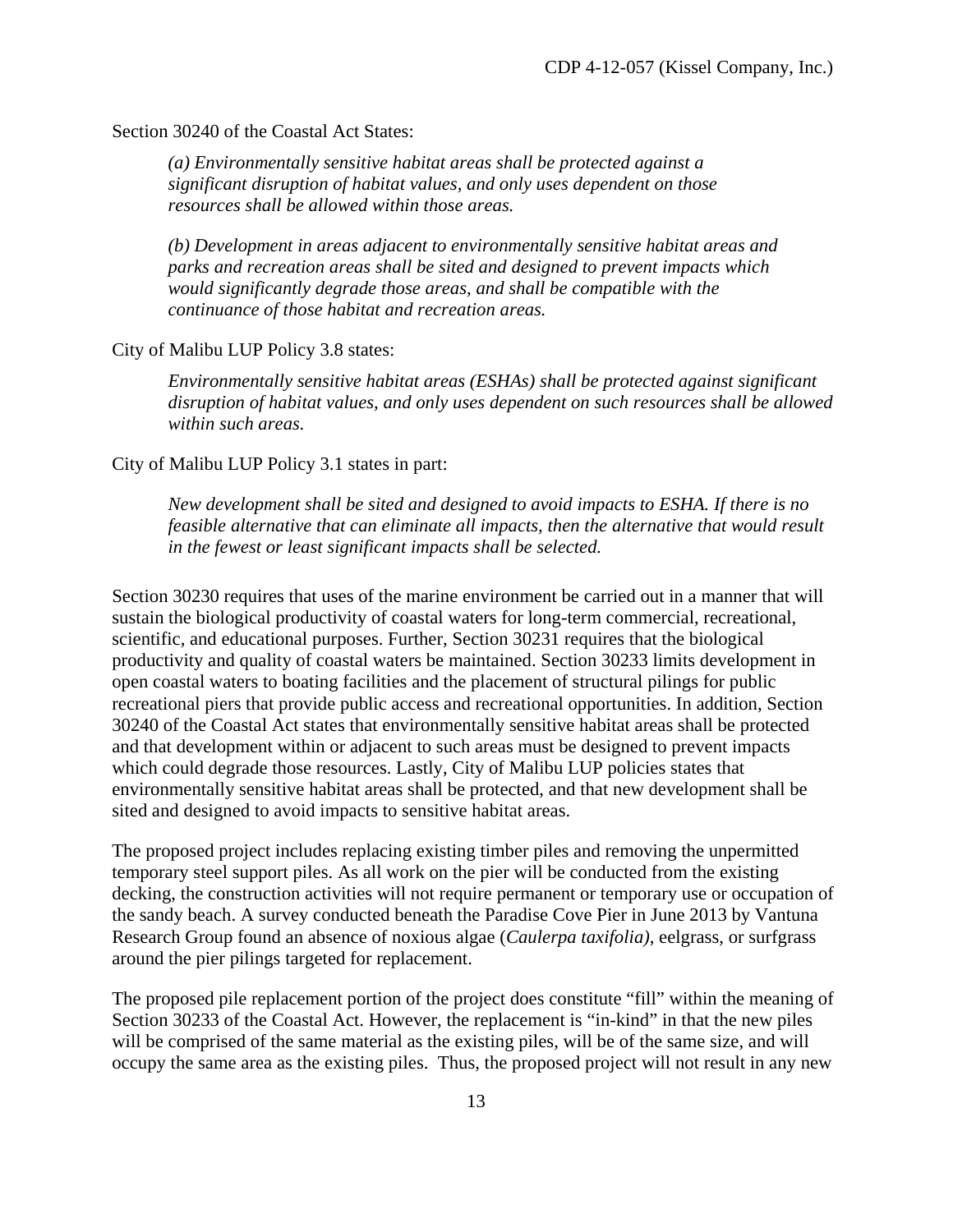fill of coastal waters. Furthermore, the Commission notes that the proposed fill (replacement of existing pilings) is specified as an allowable use under Coastal Act Section 30233(a)(4) (i.e., recreational piers providing public access and recreational activities) when adverse effects to the marine environment are minimized.

The proposed project has been designed in a manner to minimize adverse effects to the coastal and marine resources on and adjacent to the subject site. However, the proposed project may result in potential adverse effects to surrounding habitat due to unintentional disturbance from construction equipment, materials, and/or debris. Construction activities associated with the proposed project could result in the generation of debris and/or presence of equipment, materials and hazardous substances that could be subject to run-off and wind dispersion into the marine environment. The presence of construction equipment, building materials, and debris on the subject site could pose hazards to sensitive marine organisms if construction site materials were discharged into the marine environment or left inappropriately on the project site. In addition, such potential discharges and disturbances to the marine environment could result in adverse effects to offshore habitat from increased turbidity and pollutants of coastal waters. In order to avoid adverse construction-related impacts upon marine resources, **Special Condition Five (5)** outlines construction-related requirements to provide for the safe storage of construction materials and the safe disposal of construction debris. To further minimize the potential for unintended transport of debris or hazardous substances into coastal waters, **Special Condition Six (6)** of the subject permit requires that all construction debris be disposed of at an appropriate debris disposal site, and requires the applicant to provide evidence to the Executive Director of the disposal site prior to issuance of the CDP.

Furthermore, marine resources and water quality can also be adversely affected by the use of toxic chemicals used to treat wood products that come into contact with the water. The toxic chemicals can leach out of treated wood and poison marine organisms. Some wood treatments can be used if the wood does not come into contact with the water. Therefore, **Special Condition Five (5)** also requires that any wood treatment used shall conform with the specifications of the American Wood Preservation Association for saltwater use. Wood treated with Creosote, CCA (Chromated Copper Arsenate), or ACA (Ammoniacal Copper Arsenate) is prohibited. No wood treated with ACZA (Ammoniacal Copper Zinc Arsenate) shall be used where it could come into direct contact with the water. However, the applicant has submitted plans for the proposed project which include the proposal to treat the new wood pilings with creosote, which is a prohibited treatment material. As such, **Special Condition One (1)** requires the applicant to submit revised plans which delete the use of creosote.

Lastly, **Special Condition Seven (7)** is required to ensure that the permittees comply with all permit requirements and mitigation measures of the California Department of Fish and Game, Regional Water Quality Control Board, U.S. Army Corps of Engineers, and the U.S. Fish and Wildlife Service with respect to preservation and protection of water quality and marine environment. Any change in the approved project which may be required by the above-stated agencies shall be submitted to the Executive Director in order to determine if the proposed change shall require a permit amendment pursuant to the requirements of the Coastal Act and the California Code of Regulations.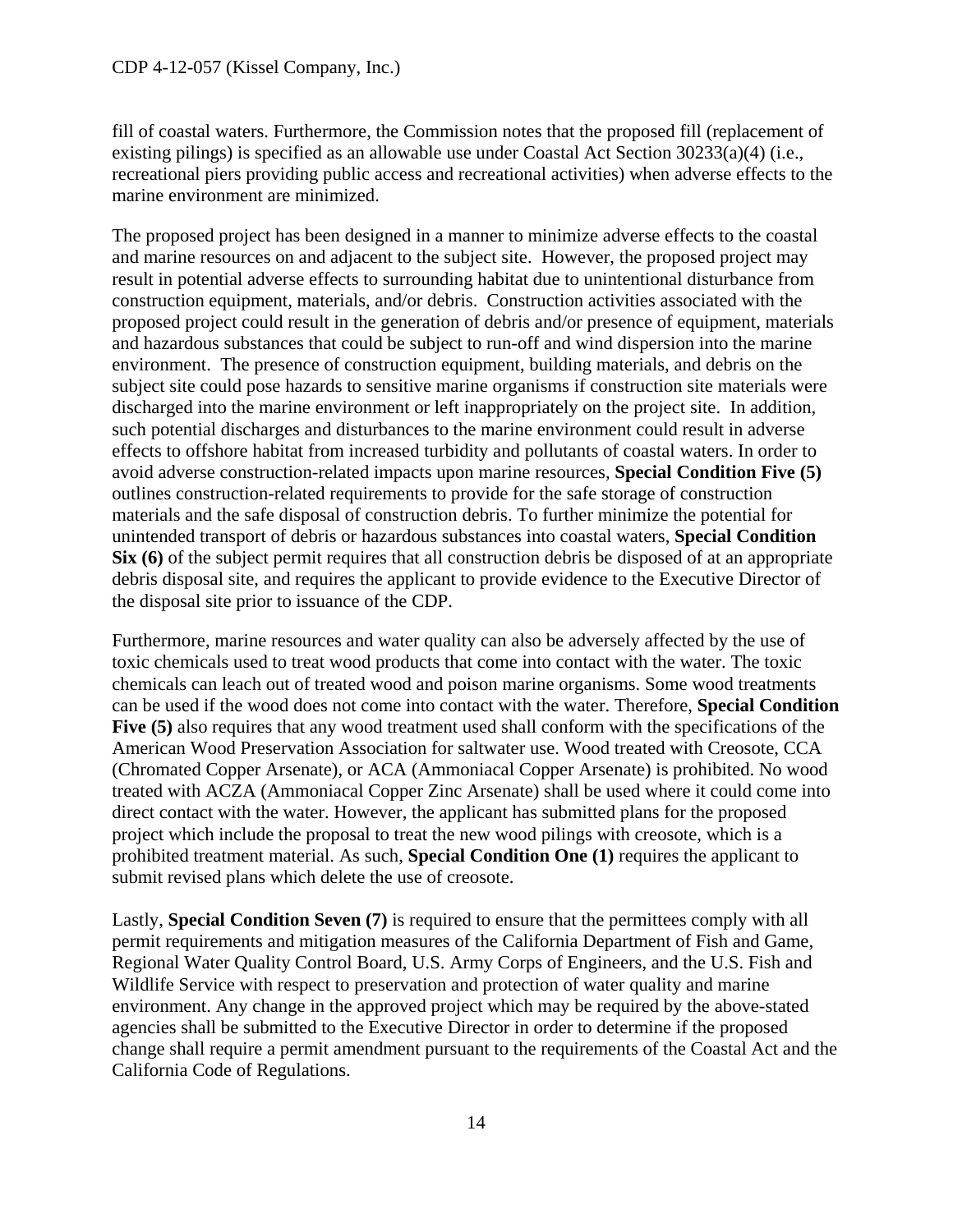Therefore, the Commission finds that the proposed project, as conditioned, is consistent with Coastal Act Section 30230, 30231, 30233, and 30240, as well as the City of Malibu LUP policies.

#### <span id="page-16-0"></span>**D. HAZARDS AND GEOLOGIC STABILITY**

Section 30253 of the Coastal Act states, in pertinent part, that new development shall:

- *(1) Minimize risks to life and property in areas of high geologic, flood, and fire hazard*
- *(2) Assure stability and structural integrity, and neither create or contribute significantly to erosion, instability, or destruction of the site or surrounding area or in any way require the construction or protective devices that would substantially alter natural landforms along bluffs and cliffs.*

Policy 4.2 of the City of Malibu LUP states:

*All new development shall be sized, designed and sited to minimize risks to life and property from geologic, flood, and fire hazard.* 

Section 30253 of the Coastal Act mandates that new development shall minimize risks to life and property in areas of high geologic and flood hazard. Policy 4.2 of the certified LUP mandates that new development be sited and designed minimize risks to life and property in areas of high geologic, flood, and fire hazard.

The proposed development is located in an area of the Coastal Zone that has been identified as subject to potential hazards from wave action during the winter storm season. The pier has previously been subject to substantial damage as the result of storm occurrences. Although the proposed project will increase the stability of the developed portions of the subject site in relation to wave caused erosion, there remains some inherent risk to development on such sites. The Coastal Act recognizes that certain types of development, such as the proposed project to replace damaged pilings and cross braces on the pier, may involve the taking of some risk. Coastal Act policies require the Commission to establish the appropriate degree of risk acceptable for the proposed development and to determine who should assume the risk. When development in areas of identified hazards is proposed, the Commission considers the hazard associated with the project site and the potential cost to the public, as well as the owner's property rights. As such, the Commission finds that due to the unforeseen possibility of liquefaction, storm waves, surges, erosion, the applicant shall assume these risks as a condition of approval. Therefore, **Special Condition Eight (8)** requires the applicant to waive any claim of liability against the Commission for damage to life or property that may occur as a result of the permitted development. The applicant's assumption of risk will demonstrate that the applicant is aware of and appreciates the nature of the hazards which exist on the site and which may adversely affect the stability or safety of the proposed development.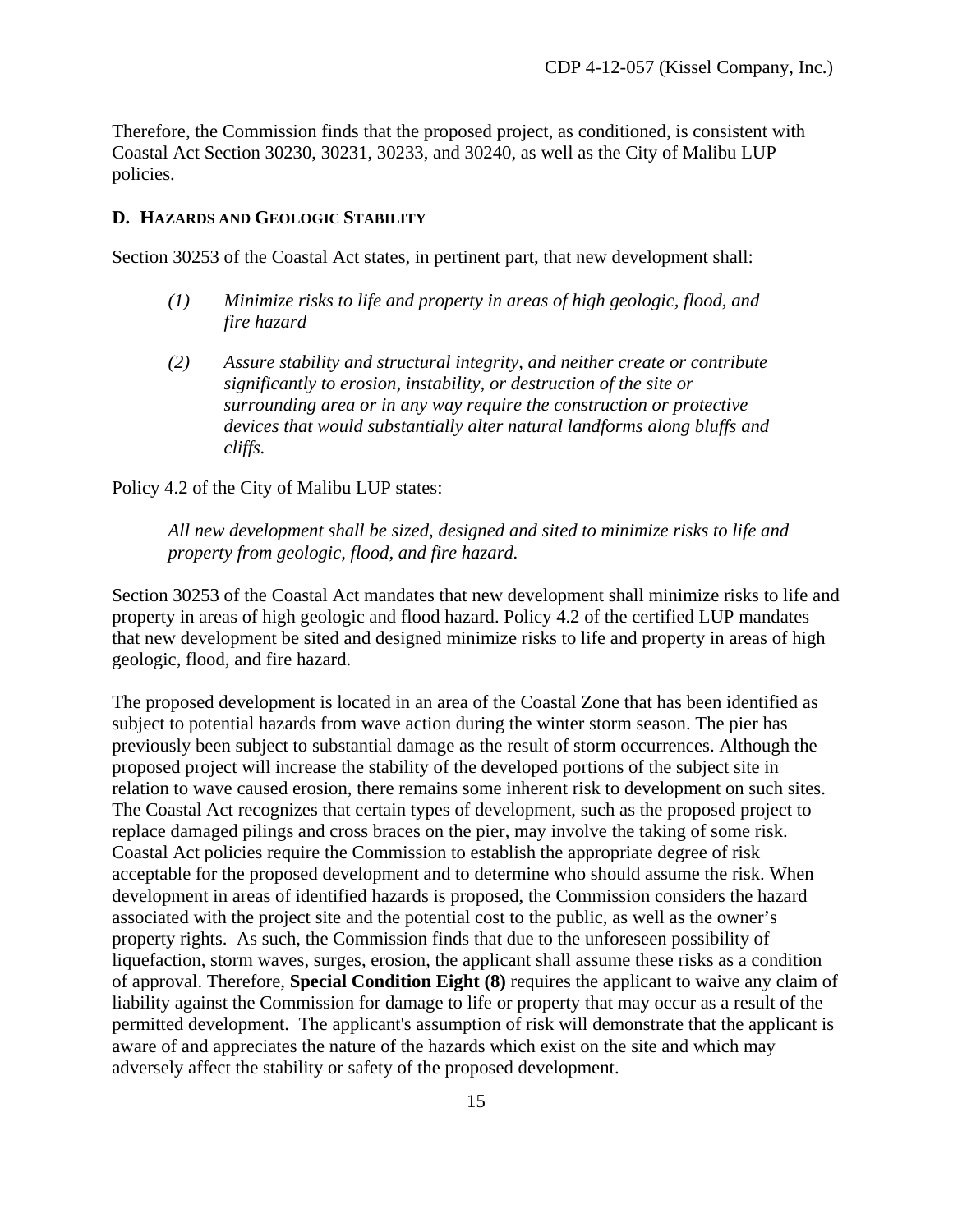Therefore, for the reasons discussed above, the Commission finds that the proposed project, as conditioned, is consistent with Coastal Act Section 30253, and Policy 4.2 of the City of Malibu LUP.

# <span id="page-17-0"></span>**E. UNPERMITTED DEVELOPMENT**

Development has occurred on the subject site without the required coastal development permit. The subject application includes the request for after-the-fact approval of pier maintenance activities, including the replacement of pier decking, and the removal of an unpermitted gate and four unpermitted steel pier pilings. No evidence can be found that the above mentioned development received a coastal permit from this Commission. In order to ensure that the unpermitted development component of this application is resolved in a timely manner, **Special Condition Ten (10)** requires the applicant to fulfill all of the Special Conditions that are a prerequisite to the issuance of this permit, within 180 days of Commission action.

Although development has taken place prior to submission of this permit application, consideration of the application by the Commission has been based solely upon the Chapter 3 policies of the Coastal Act. Approval of this permit does not constitute a waiver of any legal action with regard to any alleged violations nor does it constitute an admission as to the legality of any development undertaken on the subject site without a coastal permit. The Commission's enforcement division will evaluate further actions to address this matter.

# <span id="page-17-1"></span>**F. CALIFORNIA ENVIRONMENTAL QUALITY ACT**

Section 13096(a) of the Commission's administrative regulations requires Commission approval of a Coastal Development Permit application to be supported by a finding showing the application, as conditioned by any conditions of approval, to be consistent with any applicable requirements of the California Environmental Quality Act (CEQA). Section 21080.5(d)(2)(A) of CEQA prohibits a proposed development from being approved if there are feasible alternatives or feasible mitigation measures available which would substantially lessen any significant adverse effect that the activity may have on the environment.

The Commission incorporates its findings on Coastal Act consistency at this point as if set forth in full. These findings address and respond to all public comments regarding potential significant adverse environmental effects of the project that were received prior to preparation of the staff report. As discussed in detail above, the proposed project, as conditioned, is consistent with the policies of the Coastal Act. Feasible mitigation measures which will minimize all adverse environmental impacts have been required as special conditions. As conditioned, there are no feasible alternatives or feasible mitigation measures available, beyond those required, which would substantially lessen any significant adverse impact that the activity may have on the environment. Therefore, the Commission finds that the proposed project, as conditioned to mitigate the identified impacts, can be found to be consistent with the requirements of the Coastal Act to conform to CEQA.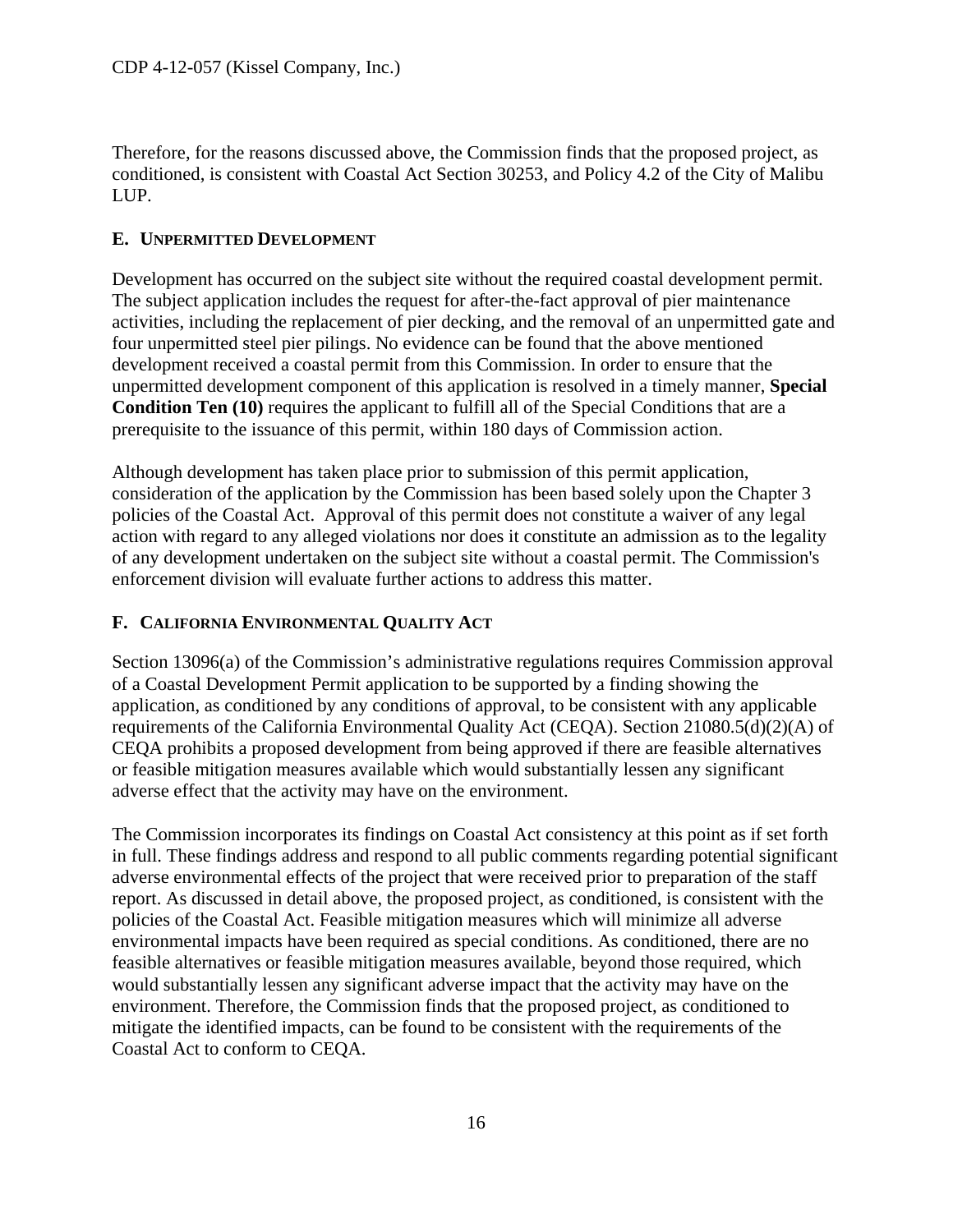# **APPENDIX A**

#### **Substantive File Documents**

Paradise Cove Pile Survey, dated February 10, 2012; Engineering Geologic Reconnaissance Report, dated August 24, 2012, by Mountain geology Inc.; Biological Survey of Paradise Cove Pier, dated June 2013, by Vantuna Research Group; California state Lands Lease PRC 391.1; Coastal Development Permit (CDP) No. 4-04-126; CDP No. 4-02-212; CDP No. 4-98-293; CDP No. 4-01-198; CDP No. 4-01-134.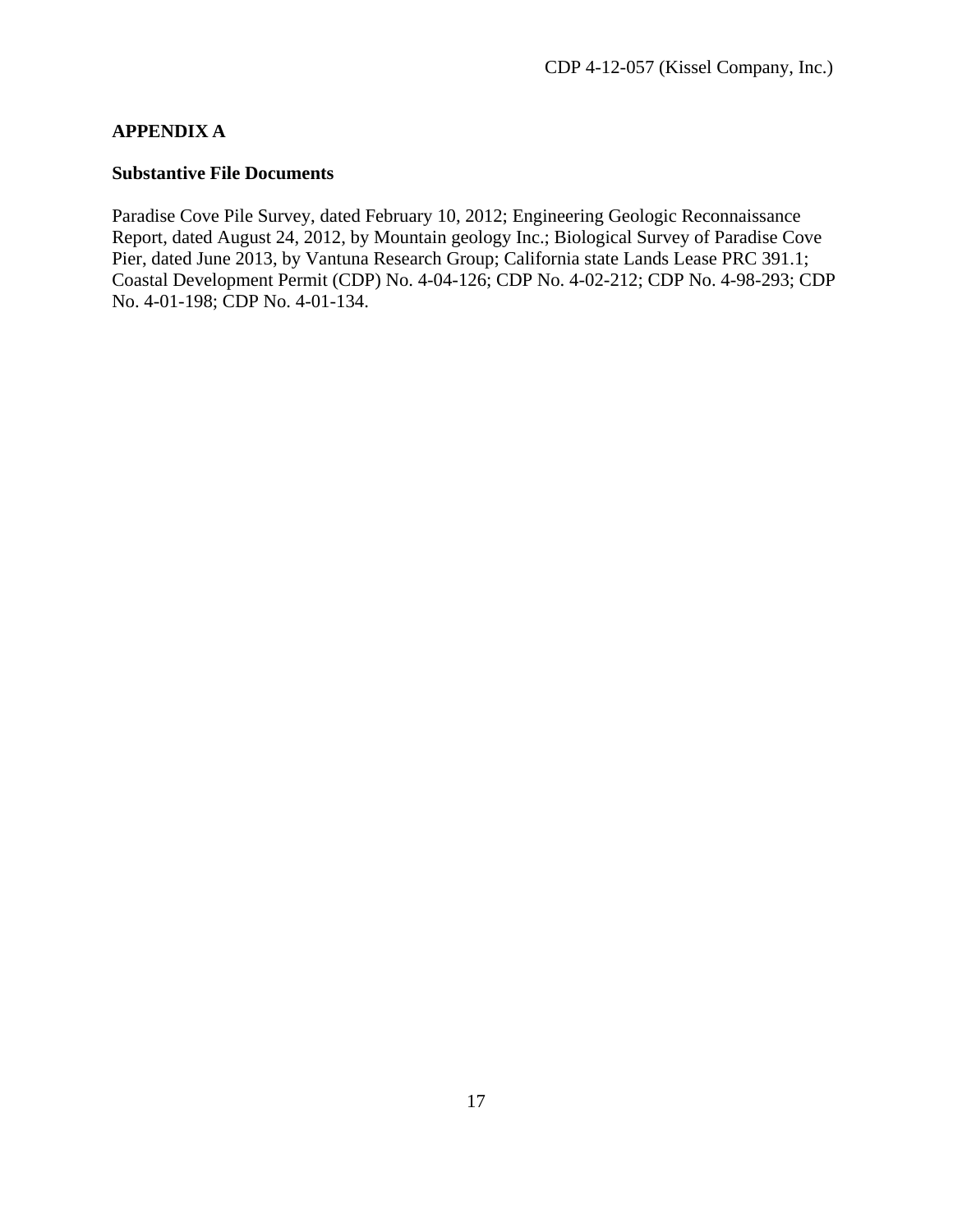

Exhibit 1 4-12-057 Vicinity Map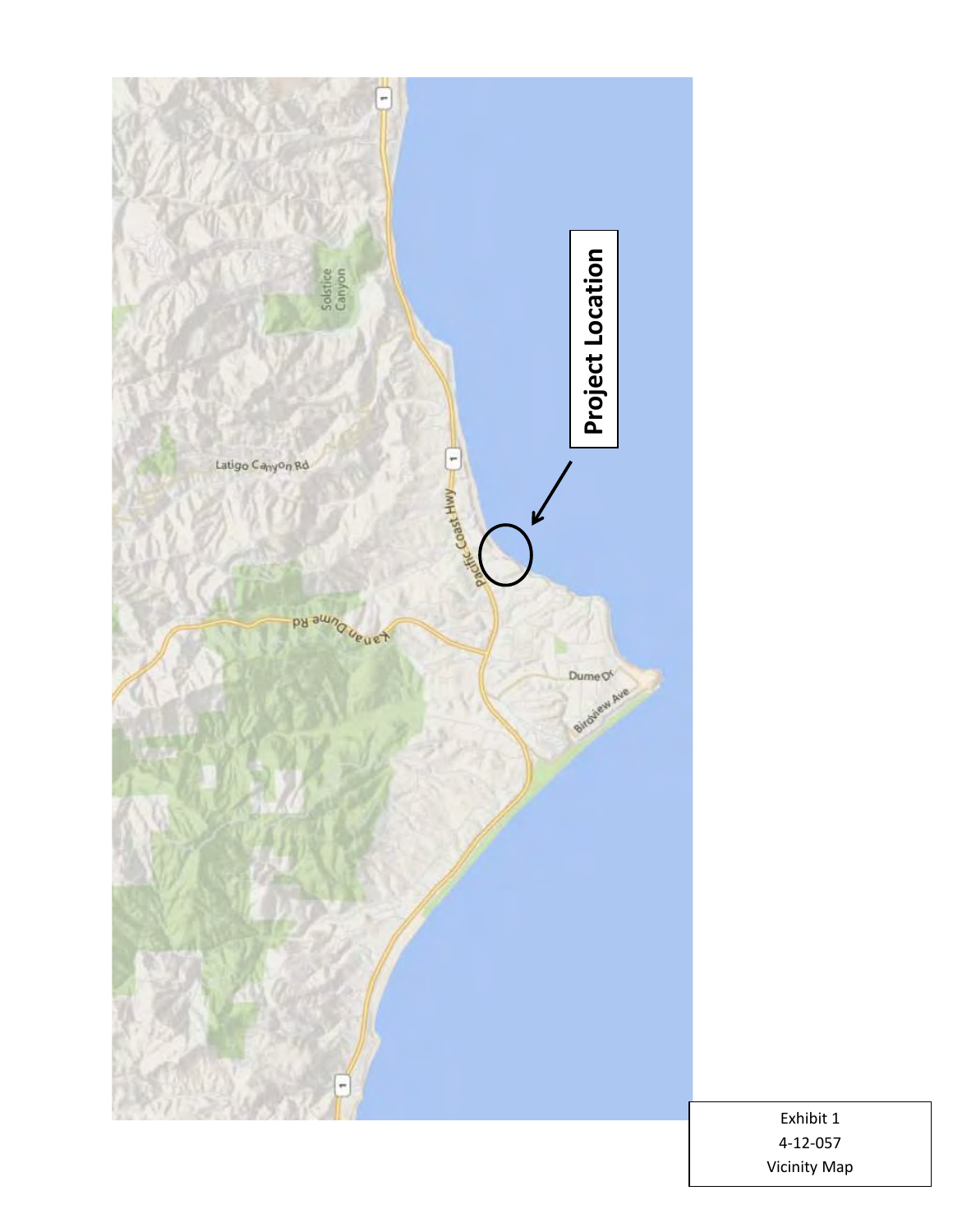

4-12-057 Aerial Photograph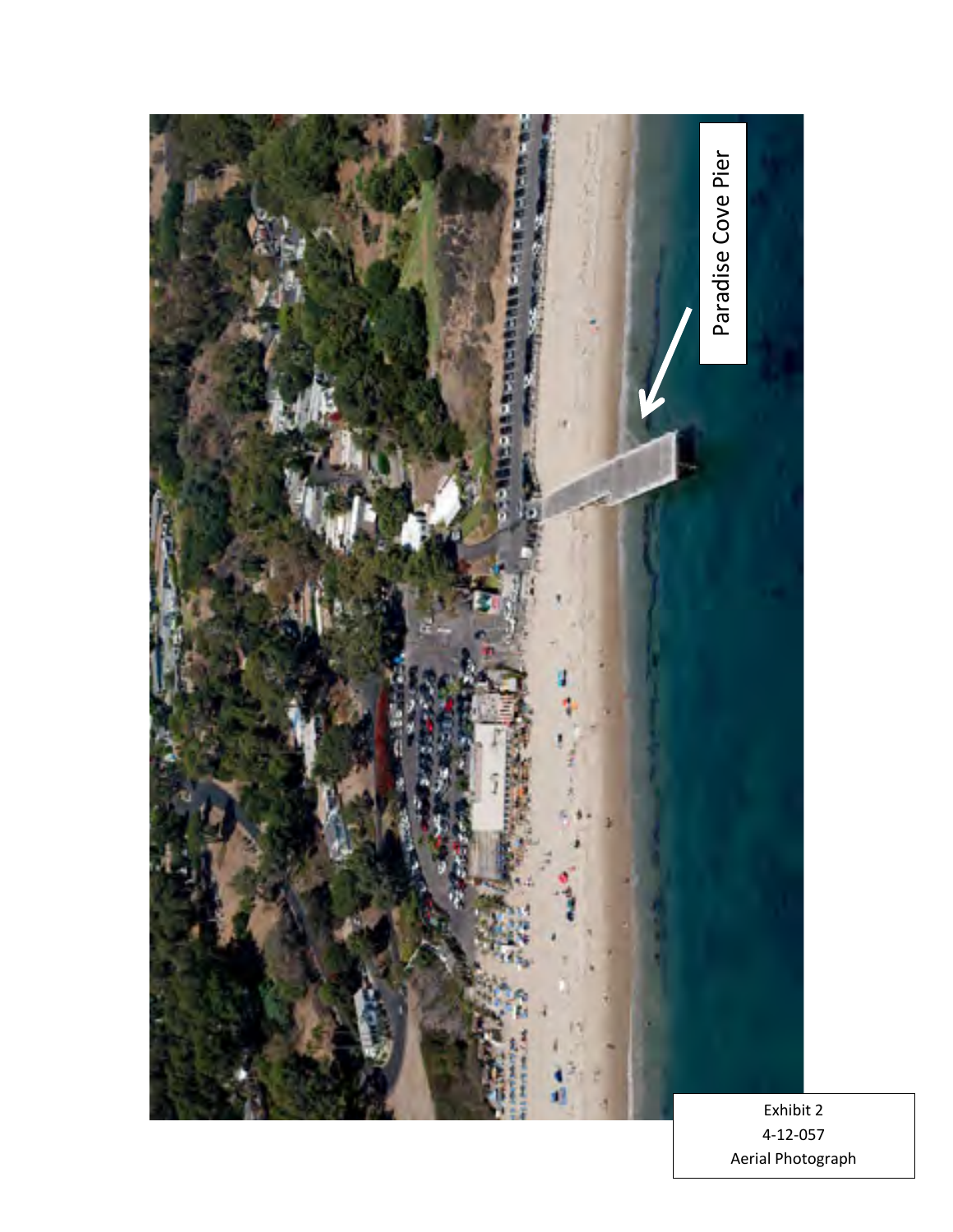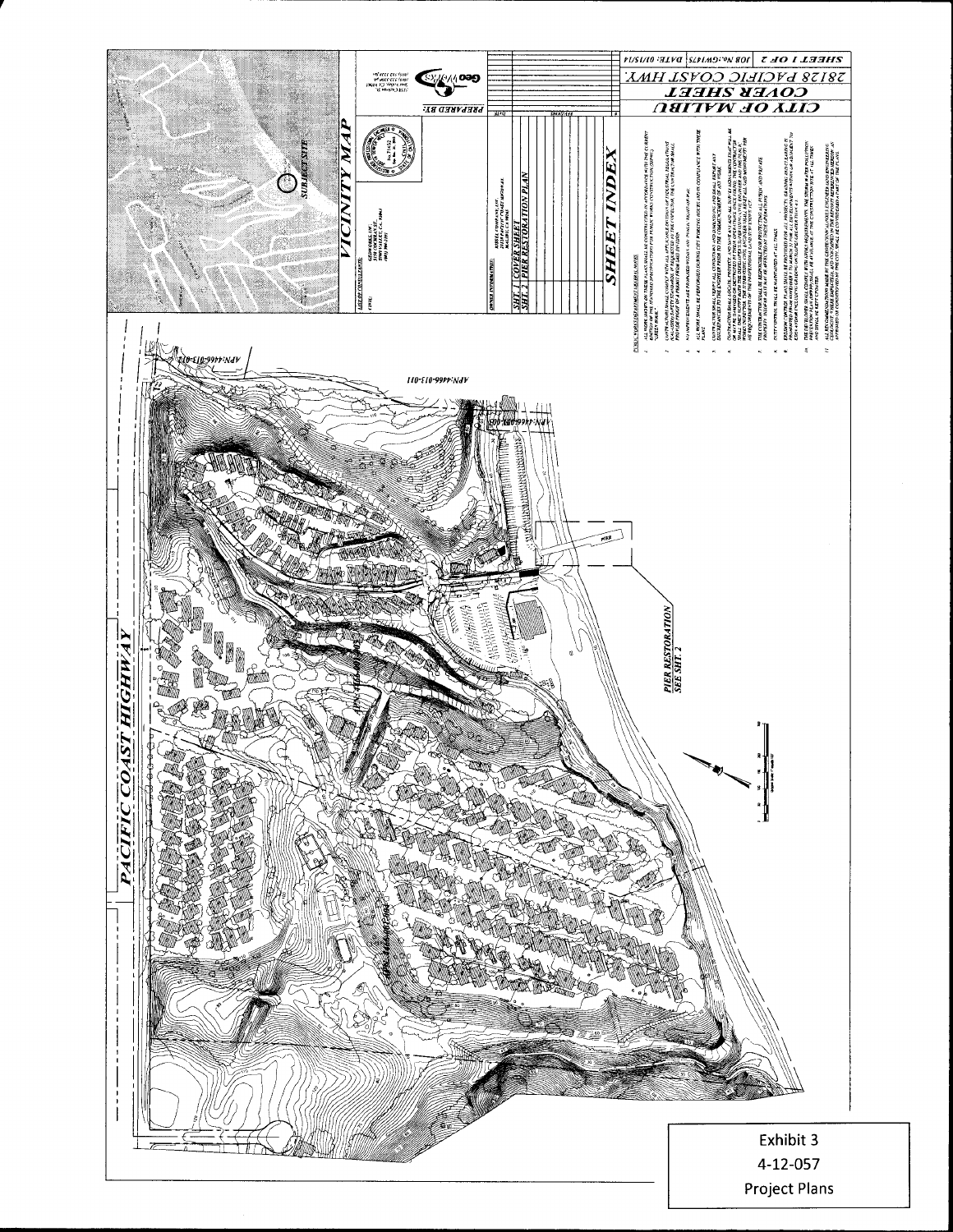